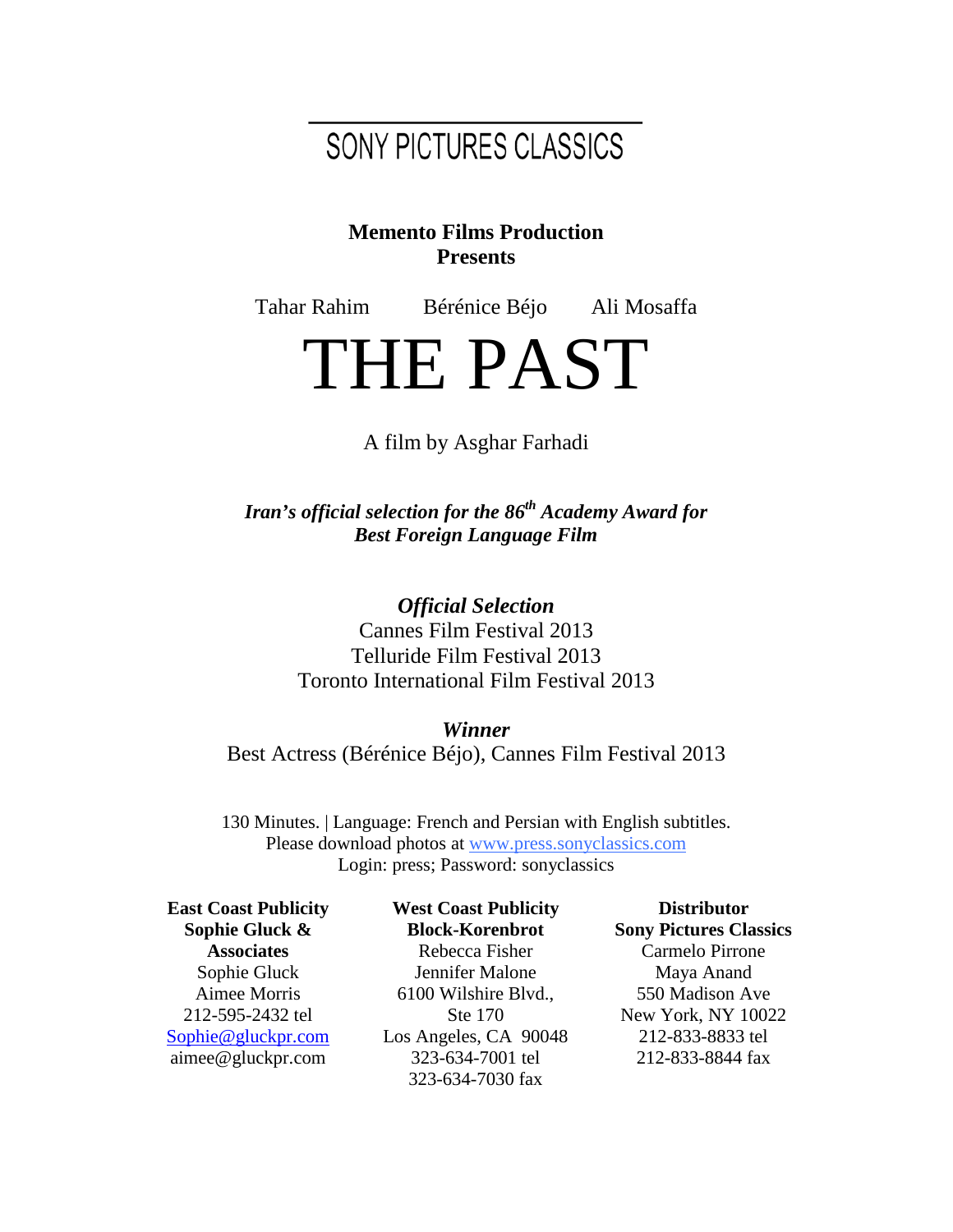## **THE PAST**

## **Cast**

| Marie     | <b>BÉRÉNICE BEJO</b>   |
|-----------|------------------------|
| Samir     | <b>TAHAR RAHIM</b>     |
| Ahmad     | <b>ALI MOSAFFA</b>     |
| Lucie     | <b>PAULINE BURLET</b>  |
| Fouad     | <b>ELYES AGUIS</b>     |
| Léa       | <b>JEANNE JESTIN</b>   |
| Naïma     | <b>SABRINA OUAZANI</b> |
| Shahriyar | <b>BABAK KARMI</b>     |
| Valeria   | <b>VALERIA CAVALLI</b> |
|           |                        |

## **Crew**

| Written & Directed by              | <b>ASGHAR FARHADI</b>         |
|------------------------------------|-------------------------------|
| Produced by                        | <b>ALEXANDRE MALLET-GUY</b>   |
| Cinematographer                    | <b>MAHMOUD KALARI</b>         |
| Editor                             | <b>JULIETTE WELFLING</b>      |
| <b>Script Adaptation</b>           | <b>MASSOUMEH LAHIDJI</b>      |
| 1 <sup>st</sup> Assistant Director | <b>MARYAM NARAGHI</b>         |
| <b>Production Designer</b>         | <b>CLAUDE LENOIR</b>          |
| Costume Designer                   | <b>JEAN-DANIEL VUILLERMOZ</b> |
| Sound                              | <b>DANA FARZANEHPOUR</b>      |
|                                    | <b>THOMAS DESJONQUÈRES</b>    |
|                                    | <b>BRUNO TARRIÈRE</b>         |
| Original Music                     | EVGUENI & YOULI GALPERINE     |
| Makeup Artist                      | <b>LUCIA BRETONES MENDEZ</b>  |
| Key Hair Dresser                   | <b>FULVIO POZZBON</b>         |
| Script Supervisor                  | <b>SYLVIE KOECHLIN</b>        |
| Line Producer                      | <b>ALEXA RIVERO</b>           |
| <b>Production Manager</b>          | FRÉDÉRIC SAUVAGNAC            |
| <b>Unit Production Manager</b>     | <b>MARIE-HÉNÈNE LABRET</b>    |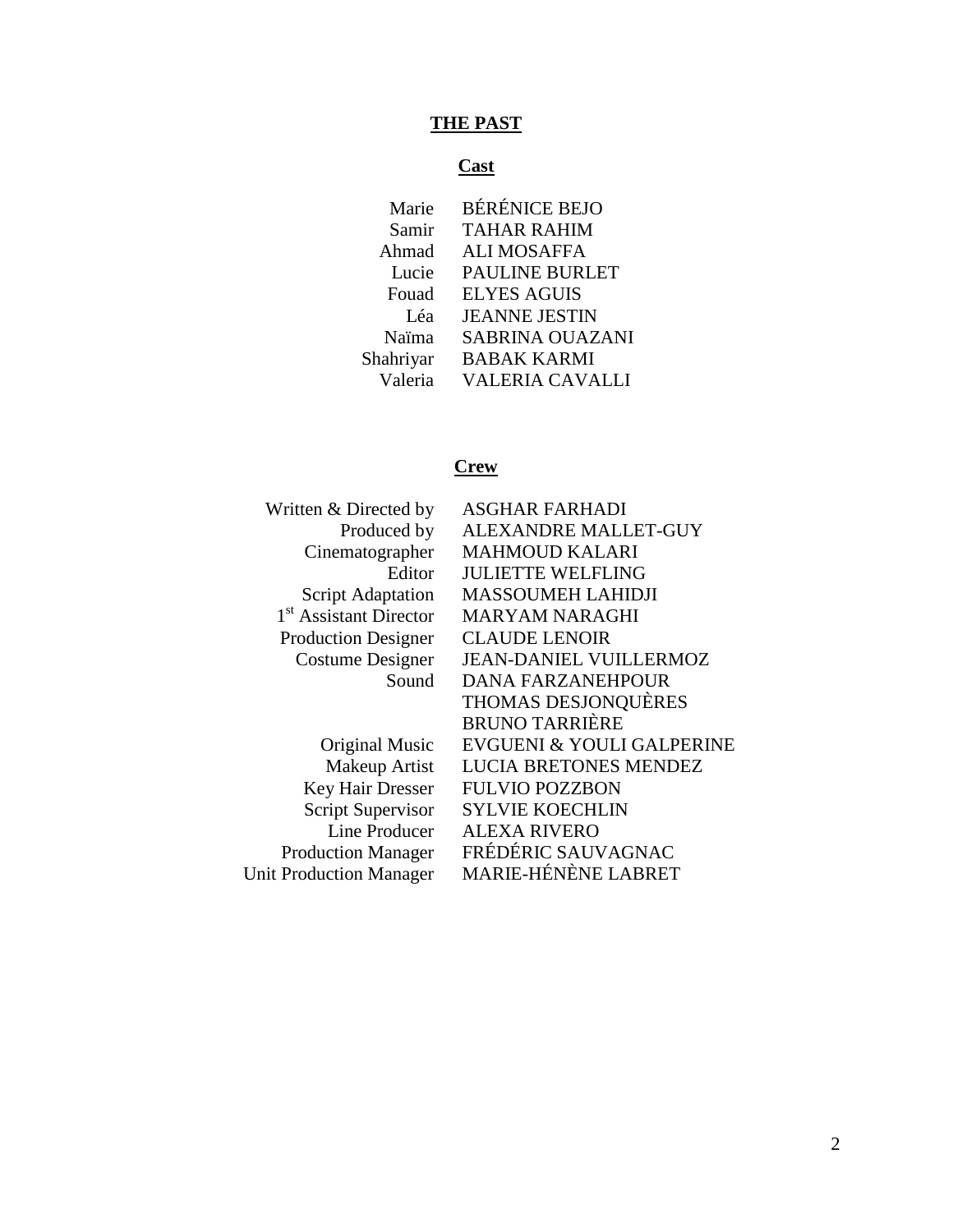## **Synopsis**

Following a four year separation, Ahmad (Ali Mosaffa) returns to Paris from Tehran, upon his estranged French wife Marie (Bérénice Bejo)'s request, in order to finalize their divorce procedure so she can marry her new boyfriend Samir (Tahar Rahim). During his tense brief stay, Ahmad discovers the conflicting nature of Marie's relationship with her teenage daughter Lucie (Pauline Burlet). Ahmad's efforts to improve this relationship soon unveil a secret from their past.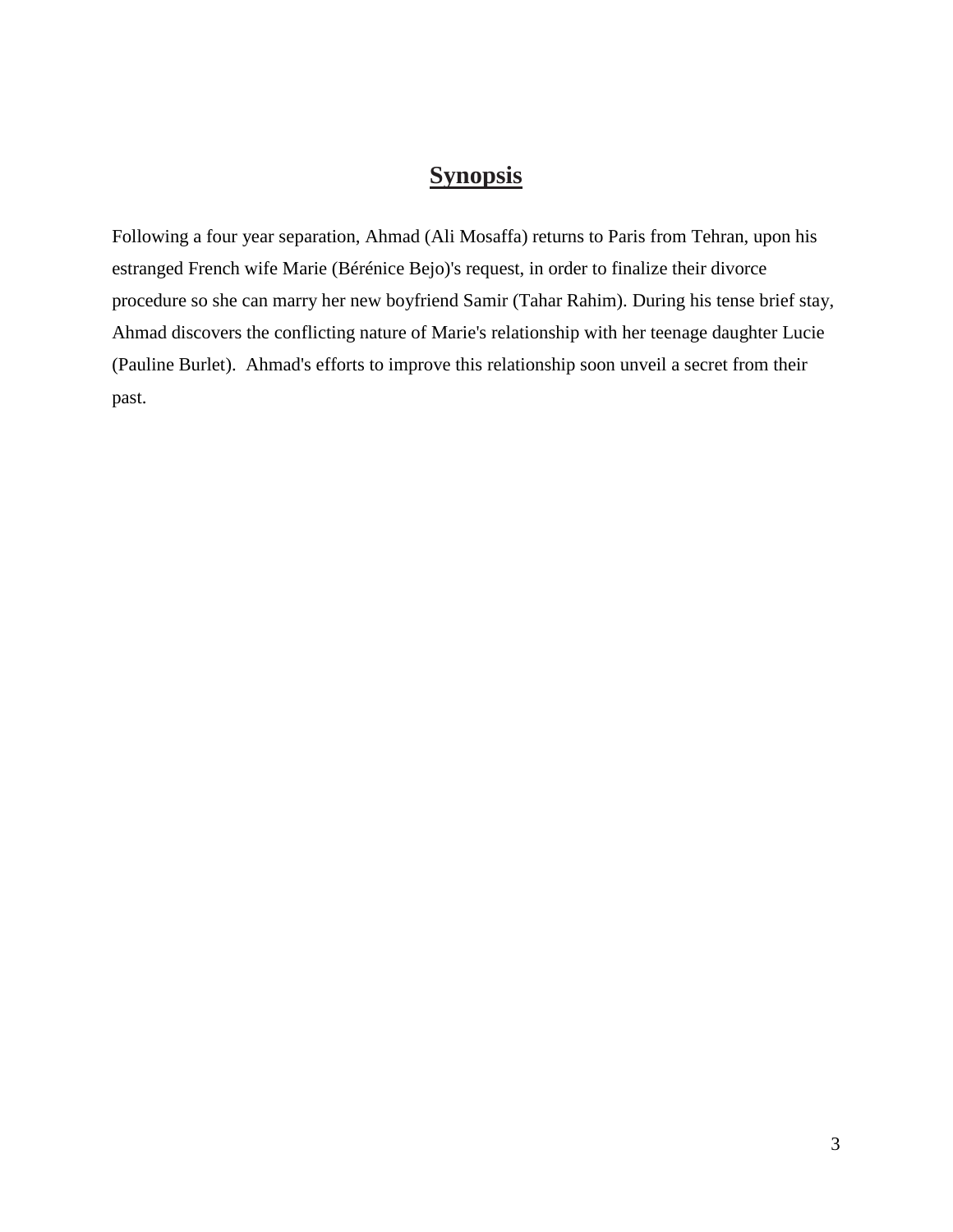## **About The Director**

Asghar Farhadi was born in 1972 in Isfahan (Iran). From a young age, he discovered within himself an artistic sensibility that led him to study writing and to immerse himself in the world of theatre and cinema. After entering the Youth Cinema Society, he continued his studies at the University of Tehran, from which he graduated in 1998 with a Masters in Stage Direction. During his ten years of study he directed six short films and wrote and directed two series for television.

In 2001, the doors of cinema opened up thanks to Ebrahim Hatamikia, with whom Asghar Farhadi co-wrote the script of LOW HEIGHTS (ERTEFAE PAST) (2002), a chronicle of Southwest Iran that met with critical and commercial success. Soon afterwards, he wrote and directed his first feature film, DANCING IN THE DUST (RAGHSS DAR GHOBAR) (2003), about a man forced to divorce his wife and to hunt snakes in the desert to repay his debts to his in laws. The film won awards at the Fajr and Moscow International Film Festivals. A year later, BEAUTIFUL CITY (SHAH-RE ZIBA) (2004) had similar international success. The film, which examined the pitfalls of the Iranian judicial system through the story of a young man sentenced to death, won awards at the Fajr and Warsaw International Film Festivals.

In his third film, FIREWORKS WEDNESDAY (CHAHAR SHANBE SOURI) (2006), Asghar Farhadi followed the trials and tribulations of a couple through the eyes of their maid. The film demonstrated the singularity of Asghar Farhadi's vision. It was highly praised in Iran as well as internationally, where it won the awards for Best Film at the Chicago International Film Festival and Best Screenplay at the Festival des 3 Continents in Nantes. This was Farhadi's first film to be released theatrically in France, a country that would become increasingly receptive to his work.

A prolific director and scriptwriter, Farhadi began to surround himself with a family of actors. Taraneh Alidoosti played the title role in his next film, ABOUT ELLY (DARBAREYE ELLY) (2009), which marked the third time that they had worked together. With its psychological suspense, the film seduced the critics and audiences of Iran. The film represented Farhadi's greatest international success to date: he won the Silver Bear for Best Director at the Berlin Film Festival and the film won Best Film at the Tribeca Film Festival. In France, led by an enthusiastic press, the film had over 100,000 admissions. It was also Iran's official submission for Best Foreign Language Film for the Academy Awards in 2009.

With A SEPARATION (JODAEIYE NADER AZ SIMIN) (2011), Farhadi reunited with a number of the actors from ABOUT ELLY, including Peyman Moadi (in the role of Nader), Shahab Hosseini (in the role of Hodjat), and Merila Zarei, who plays Madam Ghahraei, the teacher of the young Termeh, who is played by none other than the director's daughter, Sarina Farhadi. After winning the most prestigious awards at the Fajr Festival, A SEPARATION swept the awards at the 2011 Berlin Film Festival, where it won the Golden Bear for Best Film, the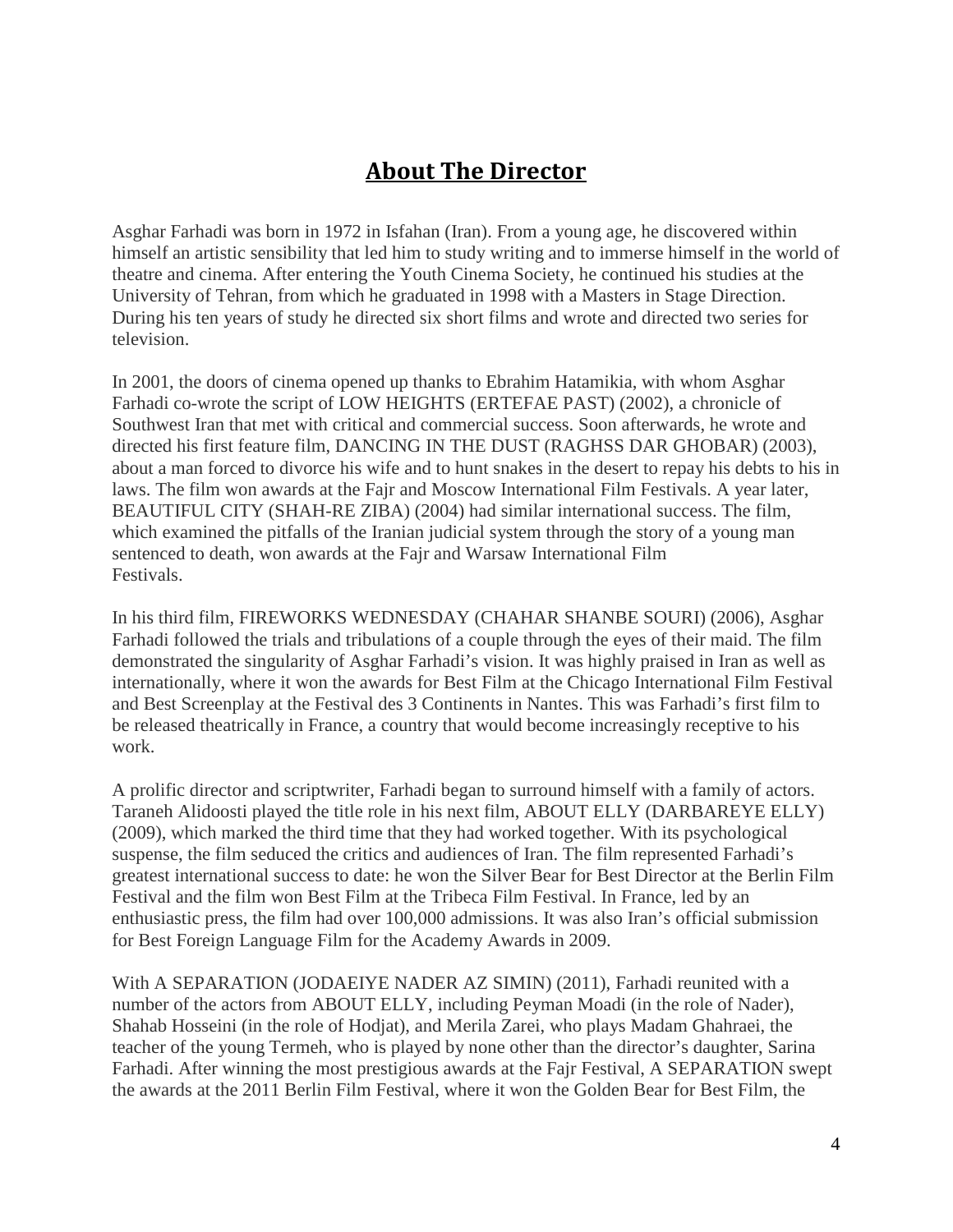Silver Bear for Best Actress for the ensemble of actresses, the Silver Bear for Best Actor for the ensemble of actors, as well as the Ecumenical Jury Prize and the Morgen Post Reader's Award. This was only the beginning of a long list of prizes. The film took over 70 awards internationally, including the Golden Globe for Best Foreign Language Film, the César for Best Foreign Film, and finally, the Academy Award for Best Foreign Language Film. A SEPARATION sold worldwide and was an international smash success, unprecedented for any Iranian film. In France, the film had one million admissions, a historic result. In the United States, where the film was released in December 2011, the film's box office was on par with the most successful foreign language films ever released in the US.

With THE PAST (2013), Asghar Farhadi shot the film in France and in the French language.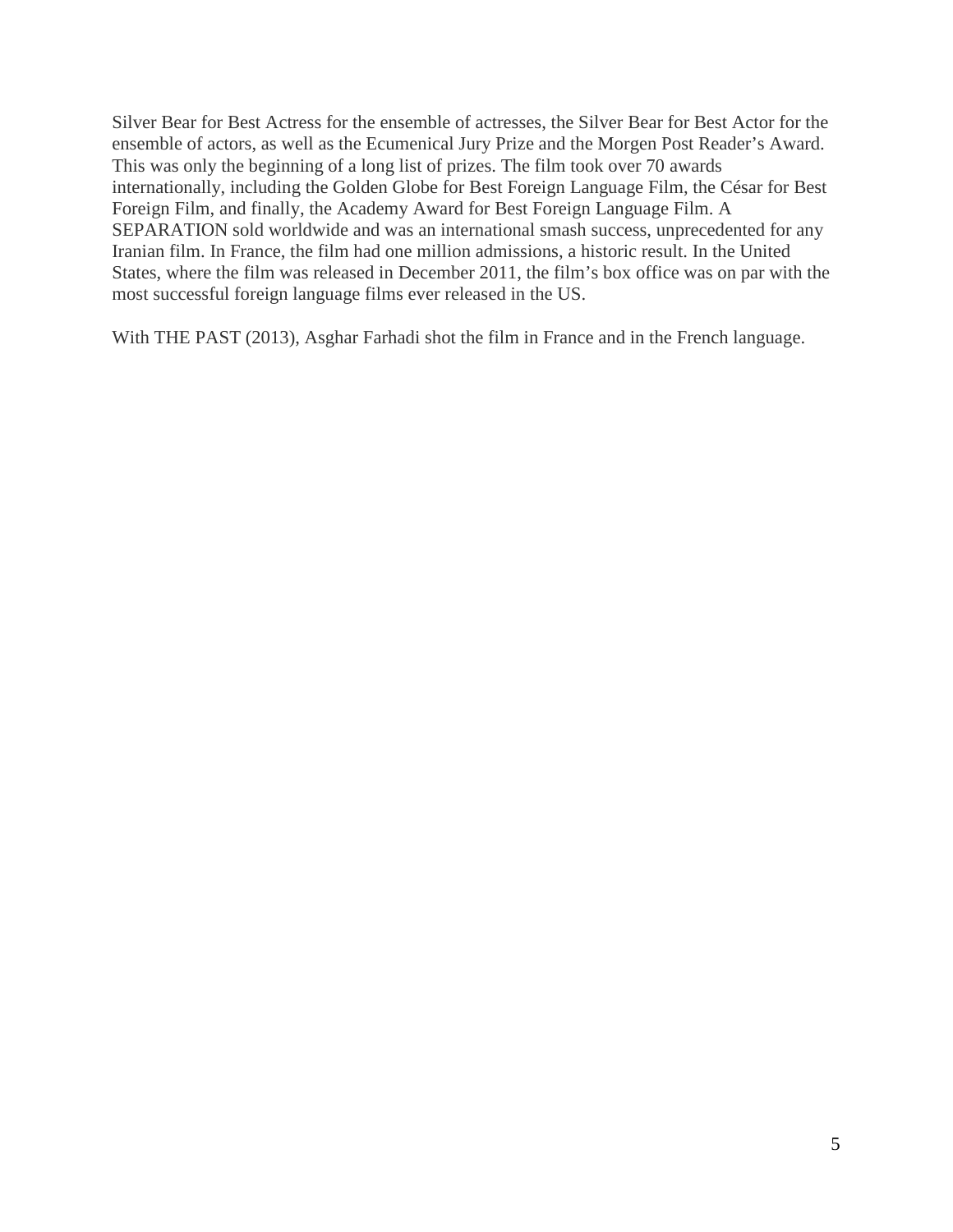#### **Interview With Director Asghar Faradi**

#### **Between A SEPARATION and THE PAST, you worked on another film project. What happened?**

I did write another script after ABOUT ELLY, while I was staying in Berlin. Then I shot A SEPARATION and my French distributor, Alexandre Mallet-Guy, asked if he could read that script. He liked it and said he wanted to produce the film, either in Germany or in France. After a few trips, I chose Paris and started working on the project. One day, we were in a café, talking about it and all of a sudden, I said I had another story in mind. It was only a synopsis but as I started telling the story, I realized something was taking shape and developing. Another narrative was coming to me. So we gradually shifted to this story, I developed it and quickly had a treatment ready. That's how THE PAST was born. Being in Paris meant a lot. When you want to tell a story dealing with the past, you need to set it in a city like Paris that exudes the past. This story couldn't have taken place just anywhere.

#### **But historic Paris is not shown in the film…**

I was very careful not to abuse the historic aspect of the architecture of Paris and not to have a touristic approach to it. I decided at a very early stage that the main character's home, in which a great part of the film takes place, would be in the suburbs and Paris would appear in the background, taken for granted. The pitfall for filmmakers working in an unknown setting is to highlight in the film the first things that catch their eye. I tried to do the opposite. Since I was fascinated by the architecture of the city, I decided to look beyond that and reach something else.

#### **What's the writing process like? How do you build the story?**

All my stories are written in a non-linear way. They don't go from point A to point B. I always have several stories developing simultaneously and they come together during a shared situation. Here, I had the story of this man who's been living away from his wife for a few years and now is traveling back to her to finalize their divorce. Then, I had the story of a man with a wife in a coma who has to take care of his child. These are elements that expand separately then converge to a single situation. I write intuitively. I start with a synopsis and immediately question it, trying to find out more about the little information that I have. Since I know that this man has come to get a divorce, I ask myself why he left four years ago? And now that he has returned to his wife's house, what is going to happen there? So many questions emerge from these few lines that by answering them the whole story is constructed.

#### **In what way did the observation of the French way of life influence the script?**

I did a lot of thinking about the differences. What would have been different if the story took place in Iran? In my films, the characters express themselves indirectly. It's part of my culture but I also use it as a dramatic resource. That is less of a custom in France. Of course, it depends on the context, but generally speaking, the French are more straightforward. So I had to adapt the development of my French characters to that new parameter, which wasn't easy and took time in my writing process.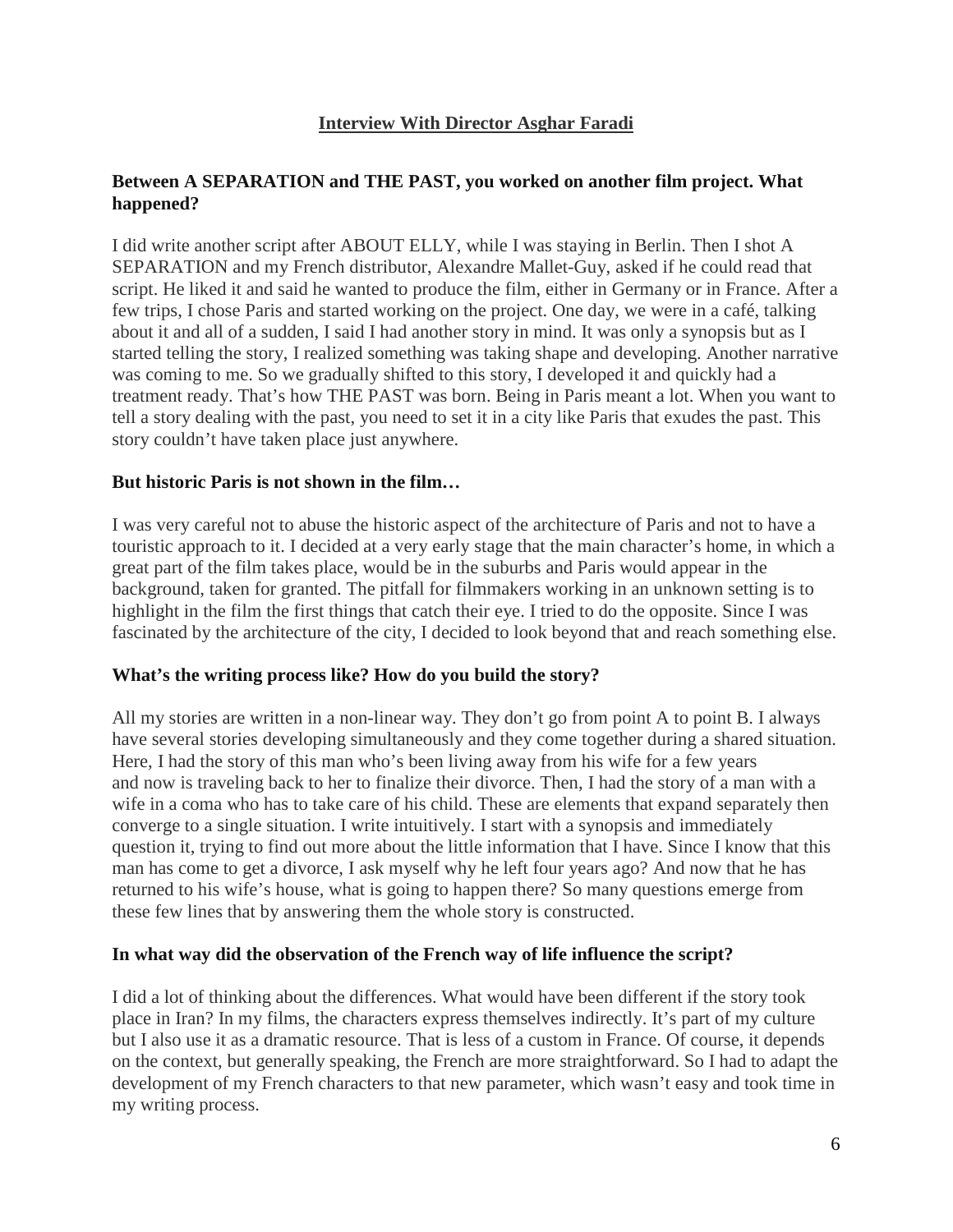#### **Curiously, the Iranian character is the one that pushes the others to speak…**

He's a kind of a catalyst. He puts the others in a condition for speaking, for saying things that had remained unsaid for a long time. But he's not even aware of it. One of my guidelines was not to define my characters by their nationality or their flag. Their behavior is determined by the situation they are experiencing. In a crisis situation, differences tend to disappear.

#### **One of your actors says the idea of the film was triggered by your visit to a person in a coma...**

That's not how things happened. I went to visit patients in a coma to prepare the film. I've never had any personal experience with a coma, but I've always associated this state with a sense of uncertainty, a space between life and death, wondering if the person should be considered dead or alive. Here the film is entirely built on this notion of doubt. The characters constantly have to face dilemmas, having to choose between two options. In A SEPARATION too, the character had to face the common but difficult dilemma between his father's well-being and his daughter's. In THE PAST, the question is slightly different: should one be faithful to the past or give it up and move on to the future?

#### **Does the complexity of today's life increase these dilemmas?**

Probably. One tends to consider the future blurred because it's unknown. But I think the past is even more unclear and opaque. It should feel clearer and closer to us now, as we keep traces from it. But photos and emails don't help our past get any clearer. Nowadays, life may tend to move on, neglecting the past. But its shadow weighs on us and holds us back. It seems to be as true in Europe as it is in the rest of the world, that no matter how determined you are to embrace the future, the weight of the past is still heavy on our minds.

#### **How did you choose Bérénice Béjo ?**

I first met her during a trip to the US, where she was promoting THE ARTIST. I immediately found her warm and genuine. One of those people you feel you can connect to. Her performance in THE ARTIST confirmed for me that she was also an intelligent actress. These two personality traits must be present in an actor for me to choose them: being smart and exuding a positive energy on the screen, someone appealing with whom the viewers enjoy spending time.

#### **She said that you were looking for something in her face on the first day of the rehearsals. What was that?**

Doubt, which is central to Marie's character. Bérénice herself doesn't doubt very much. But at an early stage of the rehearsals, she proved that she was able to perform doubt.

#### **Marie's character is the one that provokes situations, that makes things move forward…**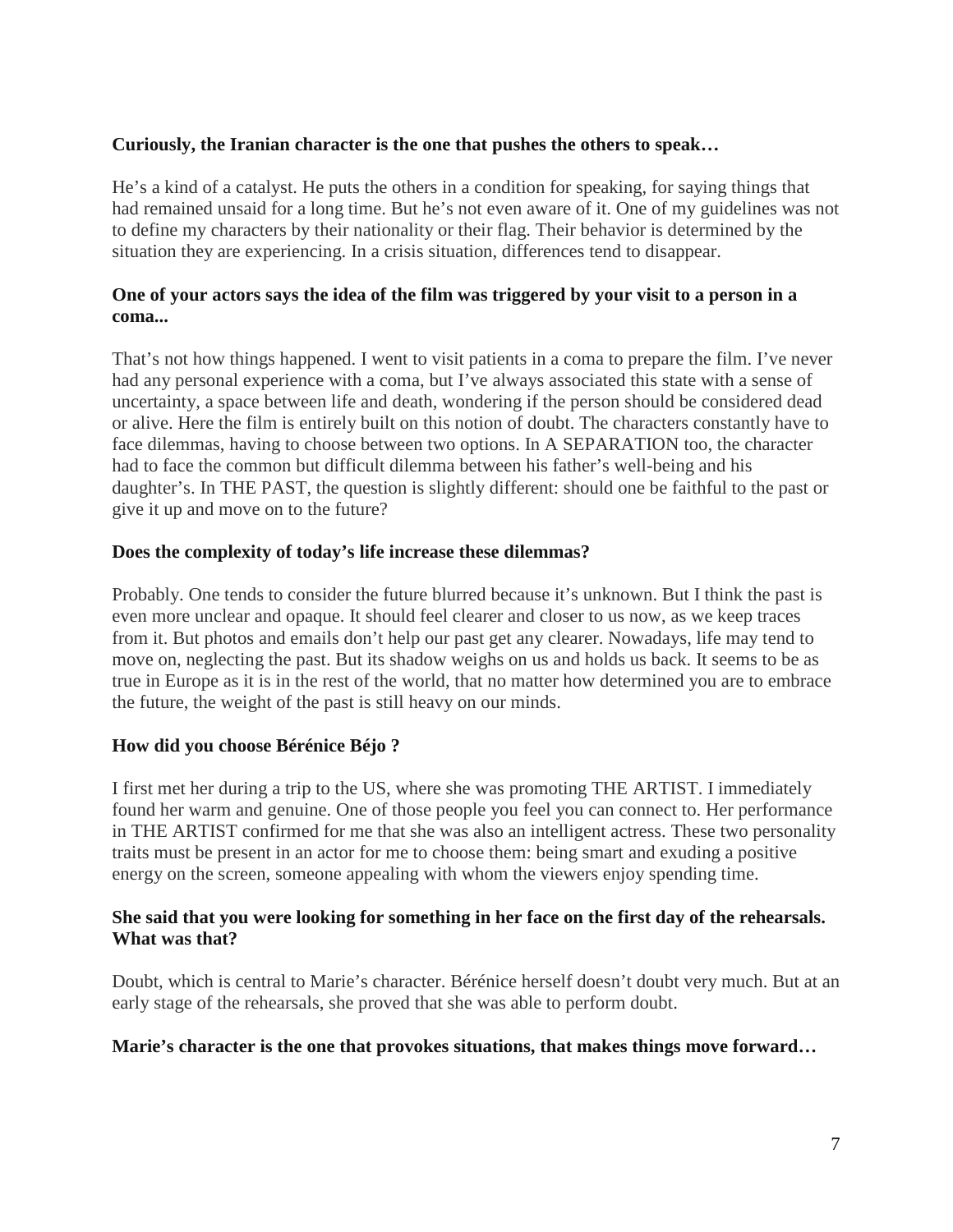She is the one who is the most determined to move on and not to be stuck in the past. But who knows if she'll be able to do it? Men are more burdened by the past. In the last scene with Marie, she walks towards us, towards the camera. Ahmad is behind her and she says: "I don't want to look back anymore." And then she turns her back to the camera, and to us the viewers. She also leaves us behind. To that extent, she can be considered as the most progressive character. Who knows why in all my films, women have these kinds of roles. Like in A SEPARATION.

#### **What are Tahar Rahim's qualities?**

I saw A PROPHET in Iran and I immediately knew that he was an exceptional actor with a wide range of performing skills that allowed him to take on very complex roles. I decided to work with him. One of his particular traits that I really appreciated during our collaboration was how connected he is with his childhood. The emotions and the reactions related to childhood are still vivid in him.

#### **How did you choose Ali Mosaffa?**

He has something specific as an actor and no doubt also as a man: something self-retained appears on his face, in his way of being. He gives the impression of being a man who has a rich inner life that he exposes very little. He is the kind of person who draws others to him. We want to know more about him. This trait was woven into the character because Ali was chosen. In reality, we had to find a professional Iranian actor who could speak French, which limited our options. Once we chose him, I wasn't quite sure if a few weeks of preparation would be enough for him to actually master the language. But everyone who witnessed his progress in French between his arrival in Paris and the first day of shooting was very impressed.

#### **In one of the versions of the script, Ahmad had something to do with cinema, as if he was also the one who'd write the other characters' lines…**

In one of the earlier versions of the script, I imagined his job may be related to cinema but then I realized I didn't want him to have a specific job. I wanted nothing specific to be known about him. We had to feel curious about him, wishing to find out more. But he's not given the opportunity to deliver more information about himself. Even when he attempts to justify his return to Iran, his partner in the scene doesn't let him do so. He may be a filmmaker, a documentary filmmaker, a photographer… not knowing leaves all these options open. I think he has a job, which you cannot do well away from home. This is one of the reasons why he left France.

#### **Is he more intellectual than Samir?**

He's a man who needs to be active. One of those people who arrive in a place and cannot help fixing things: either the bike or the sink, or a dinner… They feel uncomfortable when out of their habitual context because being elsewhere means being inactive. For Ahmad, standing still is painful. We then understand why he suffered from depression when he was forced to undergo this period of passivity.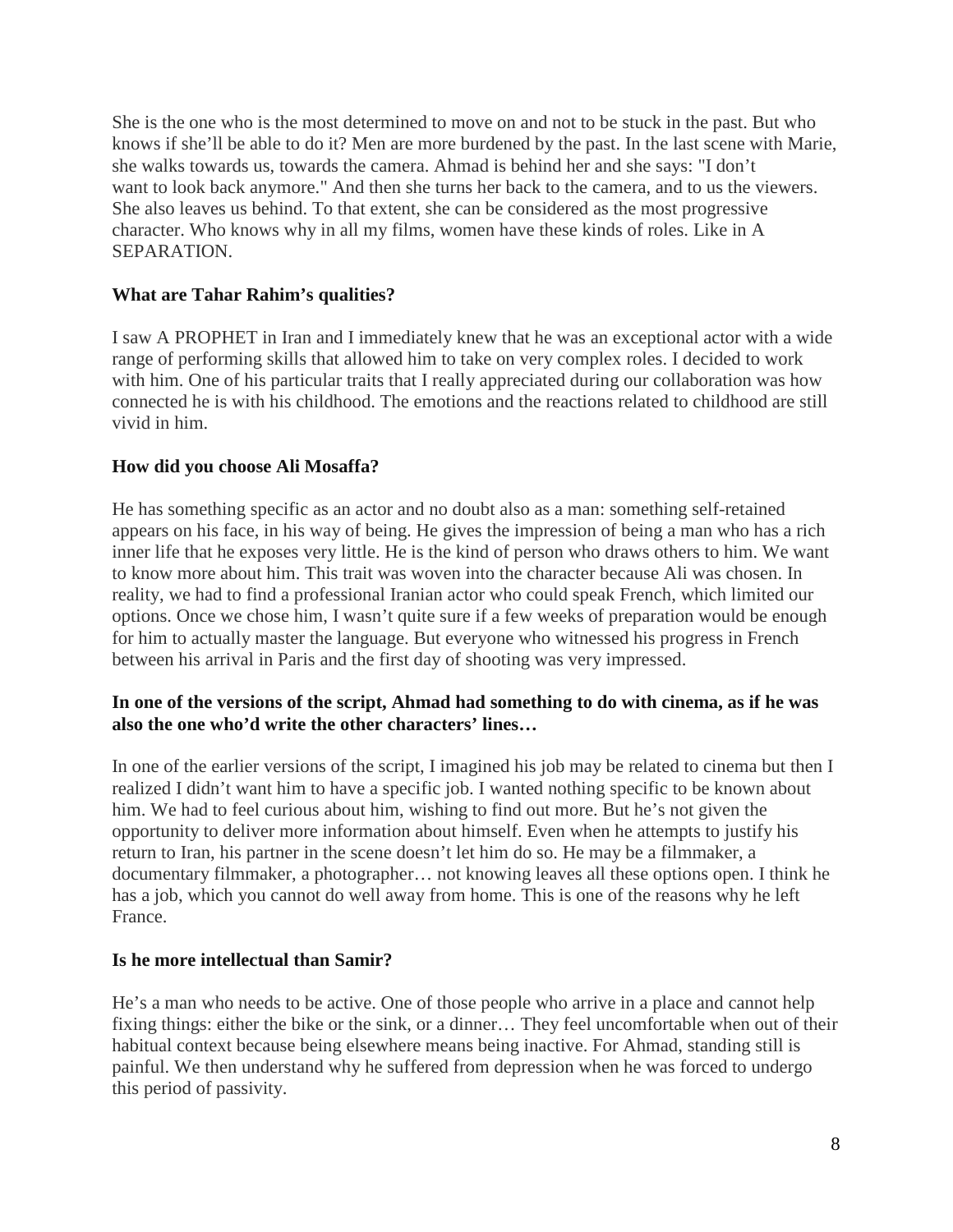#### **How did you direct Pauline, whose role is one of the pivots of the narrative?**

I met many girls of her age before choosing Pauline. I saw a test that had been shot with her. I immediately knew that she would bring the right strength to the role. The key of her performance was her motivation. Lucie is secretive and reserved, like Ahmad. Being both introverted gives them a certain closeness. Pauline herself has something mysterious in the eyes. In the script, Lucie is not Ahmad's daughter but I did want them to give an impression of being related, as a child with her father. Some kind of complicity. She's the one who's been missing Ahmad the most since he left. She has not only lost her mother's husband, she's also lost a father.

#### **Truffaut said children can't lie in film and they give a different truth from adult actors. Do you share this feeling?**

I have come to the conclusion that I'm not able to make a film without a child in it. It is difficult to work with children, though. But I find their presence opens the atmosphere of the film to affects and emotions, which bring a level of sincerity to it. In my films, children do not lie, unless they are under the pressure of adults.

#### **Are children both witnesses and victims of the adults in the film?**

One child that nobody sees is the one Marie is carrying. Even before being born, his or her destiny is already decided by the others. I wonder what this child will be told later about his or her past and about what happened before the birth.

#### **What are the differences between shooting in Iran and in France?**

It wasn't really different for me. I worked in the same fashion in both countries. Here there are more means and cinema is more of an industry. In Iran, cinema is a convergence of individual creativity, whereas here creativity is more collective.

#### **The camera was handheld in A SEPARATION and in this film it is more often still. Why this style change?**

Once the story took shape and I went to see the locations, I realized this story had to be steadier, with a camera that would move less, that wouldn't communicate a feeling of restlessness. In A SEPARATION, all the important events took place in the here and now, in front of the viewer's eyes. Here the key events have taken place in the past and we can only witness their inner consequences on the characters. The film is more interiorized and therefore more still.

#### **Are you a moralist?**

I don't see myself as a moralist. But I can't deny that morality is at stake in this film. You can also choose a sociological or psychological approach of the film. But it's obvious that many situations can be seen under the moral angle.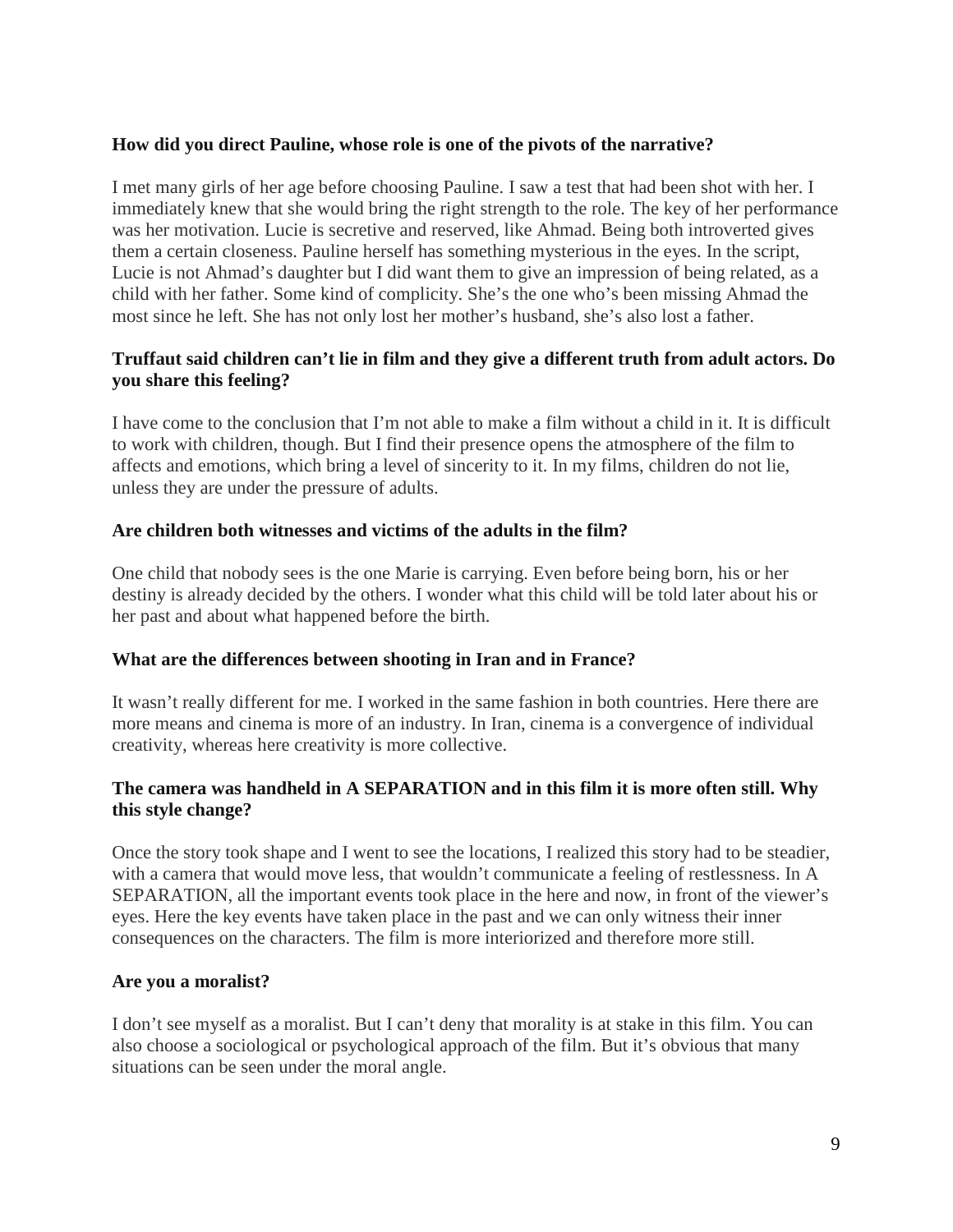#### **Interview With Bérénice Bejo**

#### **What was your first impression when you read the script of THE PAST?**

I had to wait a month before I received it. I'd met Asghar, then I went abroad on vacation and I waited to find out if he was going to give me the script, and if he was going to offer me the role or not. When I finally got hold of it, I picked it up like a jewel, a rare object that I was lucky to have in my hands. I found everything in it that I liked in his previous films. A mood, characters who aren't just monochrome, and who always retain a degree of mystery, and a complex story which continually makes the spectator change his or her mind. I finished reading it enchanted.

#### **How did your first meeting go?**

We met two hours before I took a flight, and I've never done a test like that! Asghar was looking for something in my face, I didn't know what. Then he put some cotton wool in my mouth, he darkened my forehead, he worked on the corners of my mouth. To the point where I said to the make-up artist: "If he wants to change my face that much, he might as well find someone else." We hardly spoke on the day of the tests. Just a little about the character. And when I left, I knew next to nothing.

#### **When he spoke about the character, what did he say?**

"She's a woman with two children, who is in love with a man who has a child, and who has to get divorced from another man." He asked me if I had any children. I told him I have two, and that my partner also has two. So I'm mother to four children, every other week. It was a way of telling him: "I can relate to what you are telling me, and perhaps I can find an echo of it in my life so that it works on screen."

#### **Asghar Farhadi is very keen on organizing rehearsals before his shoots. How long did they last?**

Two months. We met up three or four times a week, sometimes also on a Saturday, and we rehearsed for four to five hours. It's something I'd never done before, and must be close to the preparation for a stage actor, working as a troupe. Asghar had us do exercises for half an hour; we walked round the room, we ran, we relaxed, we did sit-ups. And he always demonstrated the exercises to us, clearly taking the role of troupe leader. After that, we read the script, and sometimes we improvised a little around it. And we always all did the same, even when the scene didn't involve us. By the end, I was growing more and more impatient. I wanted to get on with filming, especially since Asghar's demands were becoming increasingly precise.

#### **Did this precision scare you ahead of the shoot?**

I was mainly afraid of growing tired of the text and the story. And once we started shooting, I felt I'd already done the film! In movies, the first montage that the editor puts together right after the shoot is called the "rough cut". I felt as if I had done this rough cut myself! When you're an actor, you sometimes worry about lacking in spontaneity, but I discovered that it is through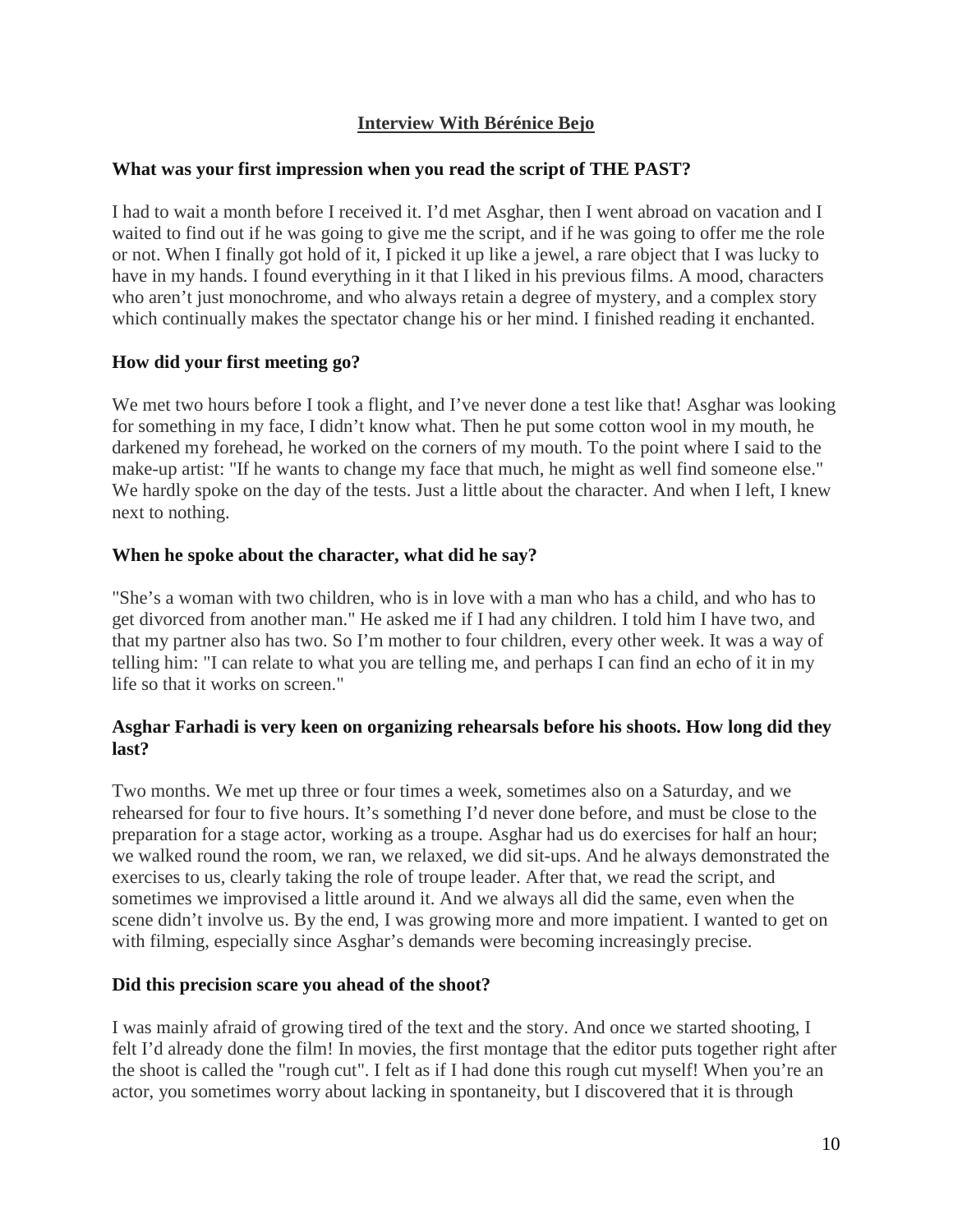working that one becomes more spontaneous. You know the character so well that things escape from you.

#### **So in the end, how did the shoot go?**

Asghar made it easy. I was never struggling, I always played Marie quite naturally because I knew her by heart. I'm not saying there were no moments of doubt, times when we redid takes, when we were all groping around for something, but I experienced all the incidents in her life from the inside. Sometimes in the evening, I'd say: "I don't understand. I feel as if it all came so naturally." That was exactly what Asghar was after: for me never to intellectualize the character, for me to always live it from the inside.

#### **Are you at all like Marie?**

Not at all. That's an interesting point: I was shooting scenes in which Asghar asked one thing or another from me, and I would think: "That's so not me!" At no time would I have reacted the way Marie reacts. What a delight for an actor to play a character so easily who is the complete opposite of themselves.

#### **What did you know about Marie at the start of rehearsals? Had you constructed a backstory for her character?**

I knew she was a pharmacist in Paris, whilst living on the outskirts. It's not really very clear, but I imagined she was a simple employee at the pharmacy. During rehearsals, we thought about her relationship with Ahmad, how they had met, and also who was her first husband with whom she had two children. And also why Ahmad and Marie split up. We even acted out some break-up scenes. We imagined that they separated via Skype. Ahmad left, saying he'd be back, but he never did come back. It was important for me to act out those scenes: it forged something between Ali, who plays Ahmad, and me. I could look him in the eyes, laugh with him, cry – he was part of my everyday life. We also constructed the past of the character played by Tahar. For example, we did quite an interesting exercise in which Asghar asked us, facing the camera, to say who Samir's wife was. I described her physically. Then Tahar did the same thing. And gradually a picture of this woman emerged...

#### **The script stipulates that there was a complicated episode, that Ahmad was depressive for a long time. Did you discuss this period and imagine these moments?**

No. Asghar often talks about immigrants. He often says that Iranian culture is very different than ours, and that often those Iranians who come to France cannot adapt to our lifestyle. They get depressed and return home. I think Ahmad's character is a little like that. He's someone who tries to integrate into a new society, into a new life, and who genuinely falls in love. But at some point, it's too much for him and he'd rather go home. Marie has understood what happened to Ahmad. If she's angry with him, it's because he didn't have the courage to tell her to her face. You can tell in his films that Asghar believes in women more than in men; that he finds women stronger and more expressive.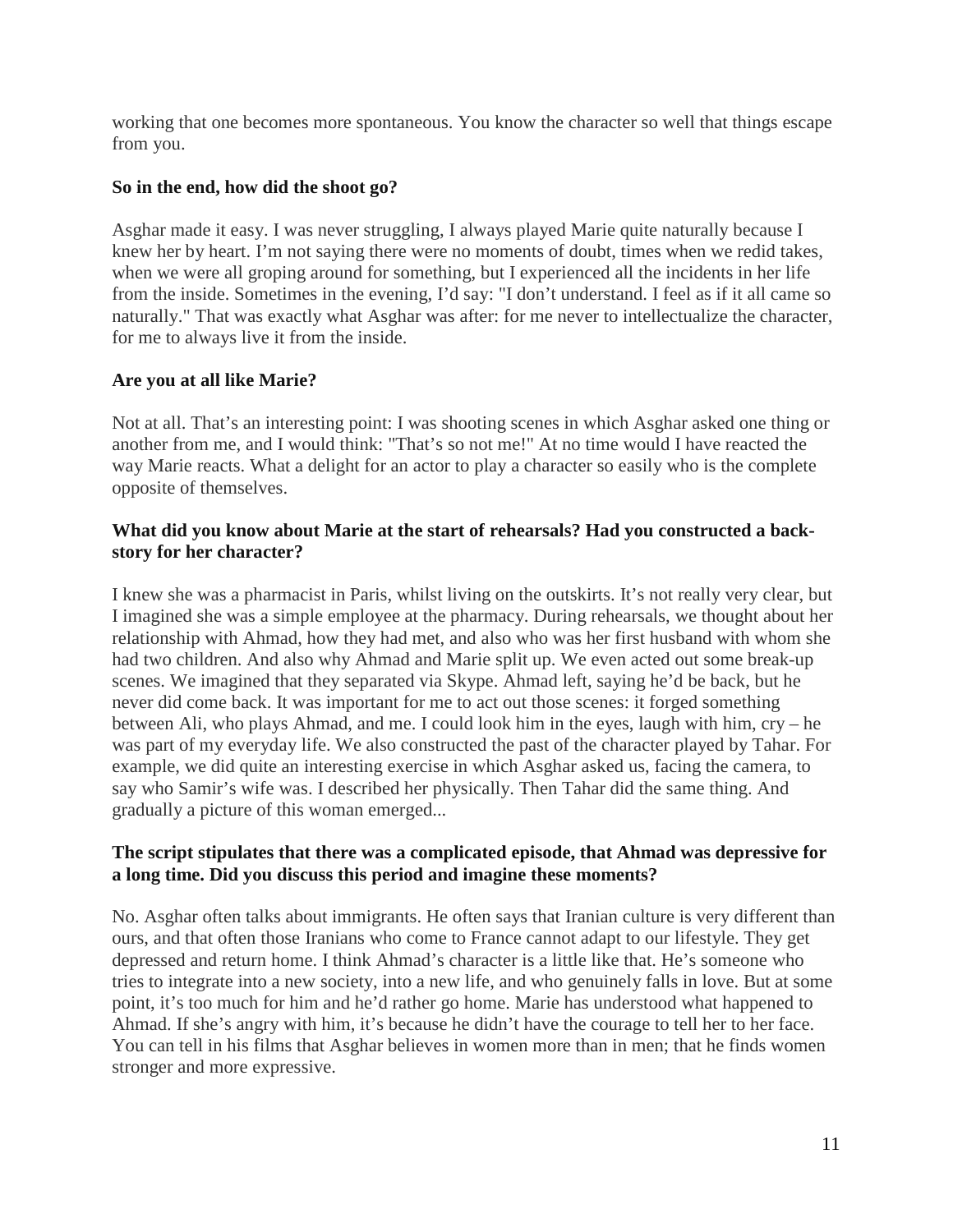#### **The story is universal, but does it say anything about today's France?**

No, not particularly. It has something to say about today's world. About the complicated relationships between human beings, about the situations in which they may find themselves, which are sometimes completely absurd. In fact, Asghar likes posing questions, putting people in certain situations, but don't count on him to supply any answers or solutions. That's what works in his filmmaking.

#### **Your character in some ways serves the role of provoking emotions, while the masculine characters are more evasive, or cowardly.**

It's true, Marie is always at the heart of the action. She's the one who asks the difficult questions, and who is waiting for the answers. But as an actress, I didn't really feel that, because Asghar's way of shooting is very particular, very meticulous. The shoot was very long. Sometimes we did five shots a day, when on another film, you might do 15. Everything is at once diluted and very precise.

#### **How do you grasp the character when you work fragment by fragment?**

That's what the rehearsals were for. Then there's the total confidence I have in Asghar. He can be really very, very precise. Certain scenes are put together like a ballet. For example, he would say: "Now Bérénice, you do this, you go there, at this point you speak, you move in that direction. And you, Tahar, once she speaks, you move this way." And he would perform all my movements, then those of Tahar, then say our dialogue but without acting. To begin with, this can be quite unsettling. You wonder how you can put your own stamp on it. But in fact, it doesn't always happen as he demonstrated it; he just indicates a path. It's his way of helping us, of saying: "Here, I'll give you a pathway so that you feel loved, aided, watched over, but from then on, do what you like." And I love that. He's a manipulator, but with no perversity.

#### **Asghar Farhadi doesn't speak French. What did that change on set?**

During the two months of preparation, we really had time to get used to the person who was translating, Arash. He did an extraordinary job, translating everything. When Asghar said to us: "I'd like you to go to the left, er no, sorry, I'd like you to go the right," Arash repeated all that word for word. He became Asghar's voice. To begin with it was quite disconcerting, but as things went along, I didn't even think about Asghar not speaking French. Anyway, Asghar is so expressive, he makes so many gestures, I don't even need Arash to translate. I already know where he's going.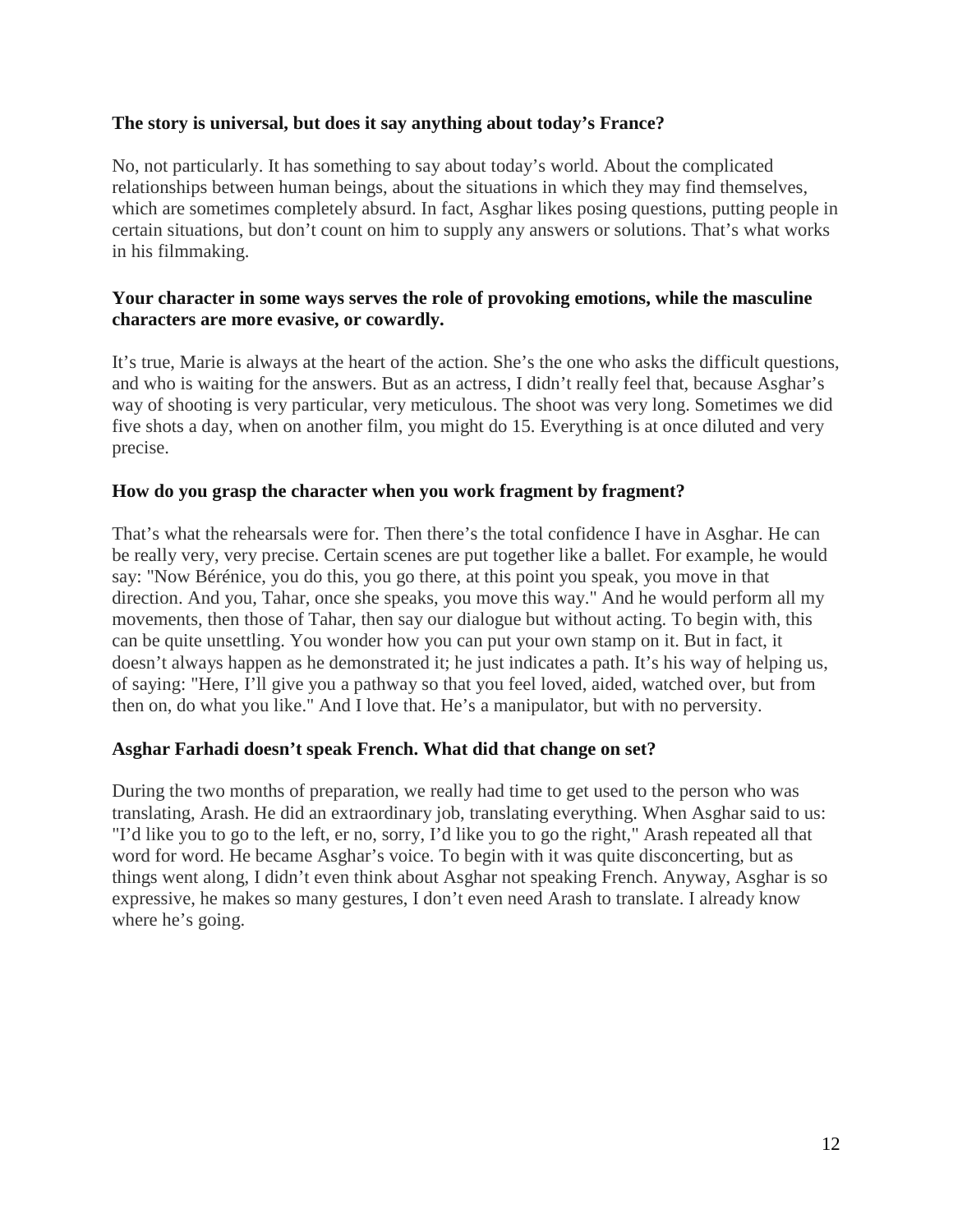#### **Interview With Tahar Rahim**

#### **Initially, you were due to make another film with Asghar Farhadi. What was that, and what happened?**

Asghar had seen A PROPHET, and he told me that was why he wanted to work with me. We met up and he told me about this project. It seems quite a while ago now, but I remember there was a man and a woman who fell in love over the internet. The writing came up against a specific problem: the use of a webcam. Anyway, we were supposed to see each other three weeks later, and during this meeting he told me the plot of THE PAST. I asked about the other film. He replied that he'd rather make this one, because it was more personal for him. It came as a surprise, but since we hadn't yet started working …

#### **Why did he choose you?**

I don't know exactly. But I think Asghar chooses actors for their "modeling clay" potential. I think he likes to transform people. He's not interested in taking an actor and just asking him to do what he's done before, and he's right. What's more, he wanted to wash me clean of all my previous roles. He had seen all my films and it was obsessive. It went right down to the detail of the costumes. Sometimes I would wear a jacket a bit like one I'd worn in another film, and he'd say, "No, I've seen that before, I don't want that."

#### **Did Asghar talk to you about your origins?**

We touched on the subject, and we agreed: the film shouldn't be about that. The film is like what society is like today in France – how we go through it with our highs and our lows, but with no question of cultural heritage, of being a couple from an immigrant background, and so on. Asghar understood that the country has moved beyond that.

#### **How would you describe the character of Samir?**

As a man who's tired of life. He is hung-up on his guilt, caught between a love, which still lasts and a new love – between a past life and the desire to move on to a future life. And I think he's a guy who really is constantly depressed, but who keeps it all inside. He hangs on, and that's a sign of his maturity. He's a bit older than me – in his thirties – and he's taken a few knocks in life. No doubt this has aged him more quickly. Asghar transformed me, making my hair a little gray. I adopted a slightly heavy gait, and slower movements, whereas normally I'm much fleeter of foot.

#### **Did you see the character like that right away?**

To begin with, I imagined him smiling more, more into the spontaneity of the good things in life. But Asghar saw him differently. We talked about it a lot. For him, it was a character very similar to the father in BICYCLE THIEF. Asghar asked me to watch De Sica's film. He wanted me to understand the almost adult relationship that a father can have with a child. My nature and my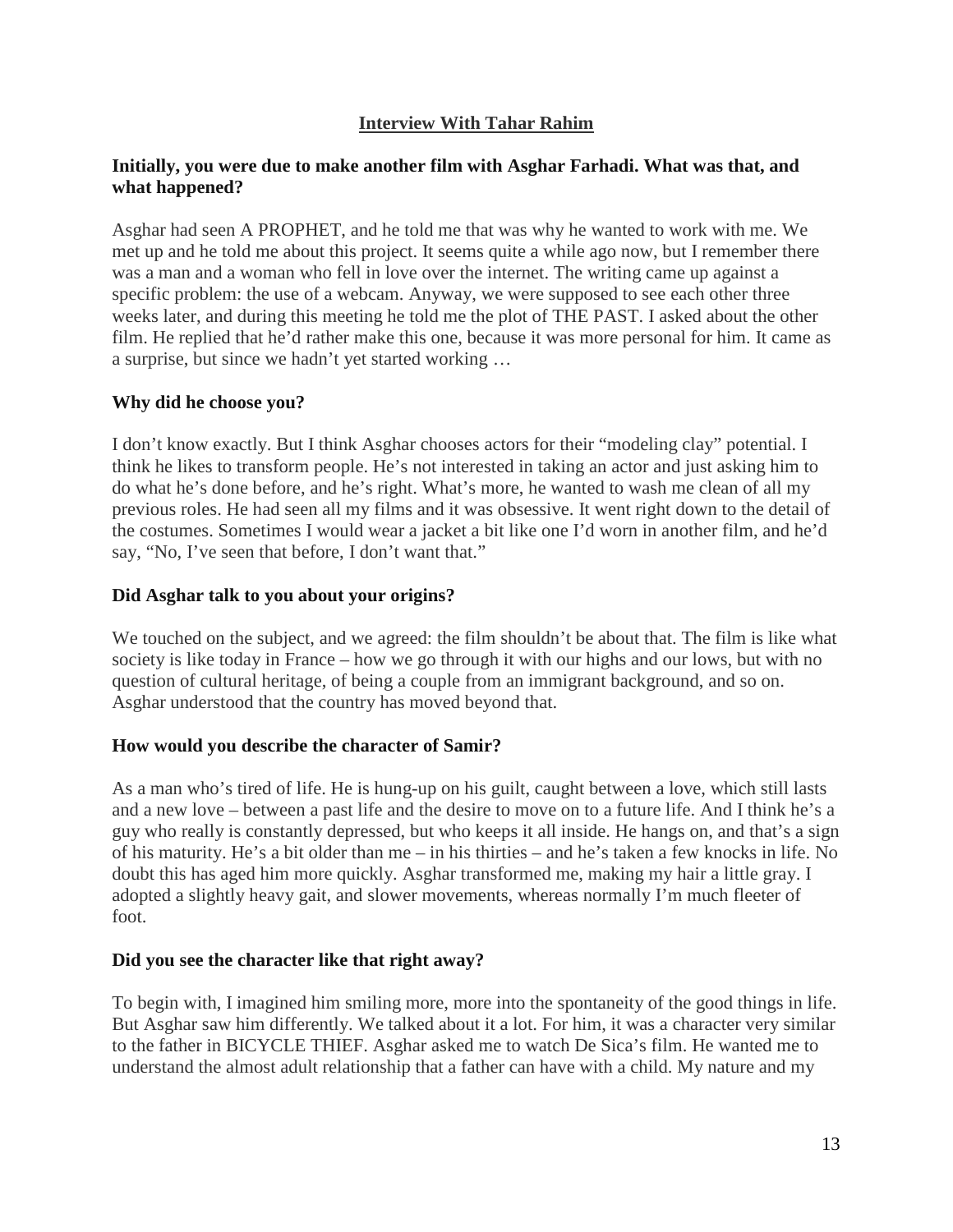own upbringing made me gravitate towards someone more upbeat, but in the end, Asghar was right.

#### **Was the long rehearsal process something new for you?**

I rehearsed a lot for the Jacques Audiard film. But it was a different kind of rehearsal; it was about finding the character, constructing him. With Asghar, it was about doing it his way. He wanted to make his actors malleable so they could fit with the directions he gives.

#### **What did the rehearsals bring to you?**

They helped me understand my character better, and helped me adapt to how the shoot was going to be using Asghar's method. They also allowed me to probe a bit more around the important issues in the script and the relationships between the characters. Perhaps most important was discovering how the script, and the story itself, would be enhanced by the directing. Things emerged during rehearsals that didn't exist in the script, notably the emotional relationships between the characters. Everything became more complex than what I had come to expect from the readings.

#### **With Asghar, did you think about what Samir's past might have been?**

Yes, we did a lot of work on that subject. I remember one exercise: Asghar asked me how I met my wife, what she was like physically, and the exercise was all the more interesting given that I hadn't prepared for it. It was really improvised. We also did some memory exercises to learn how to look at each other carefully. I had to look at the young actor who plays my son for 30 seconds, then we had to stand back-to-back and describe exactly which clothes we were wearing, the feature of each other's face, and so on. These are exercises from Asghar's previous work as a theater director, and it's very important to know the characters biographical elements and to integrate them, so you don't think about them during the shoot. That allowed me to be immersed in another life.

#### **During rehearsals, did you also invent how Samir and Marie had met?**

Yes, it was quite simply when he went to fetch his wife's medication from that pharmacist. In moments of distress like these, welcoming arms can be either dangerous or life saving, it all depends. Marie also came to bring her laundry to the dry cleaners and Samir found someone to talk to in those moments. That's how life goes.

#### **On the set, how did you adapt to Asghar's very meticulous way of working?**

I just adapted! With me, the energy always dissipates at a given moment – I can't remain in a constant state all the time, that's impossible. My way of decompressing is to relax between takes. And when I have to do a difficult scene and I have to stay concentrated, you really have to catch it quickly because it's hard to remain sincere and honest in an emotion. I remember a detail which illustrates Asghar's precision. It was one of the final scenes in the film: Samir is seen through a little window in a door. I had been raised up a bit to achieve the composition that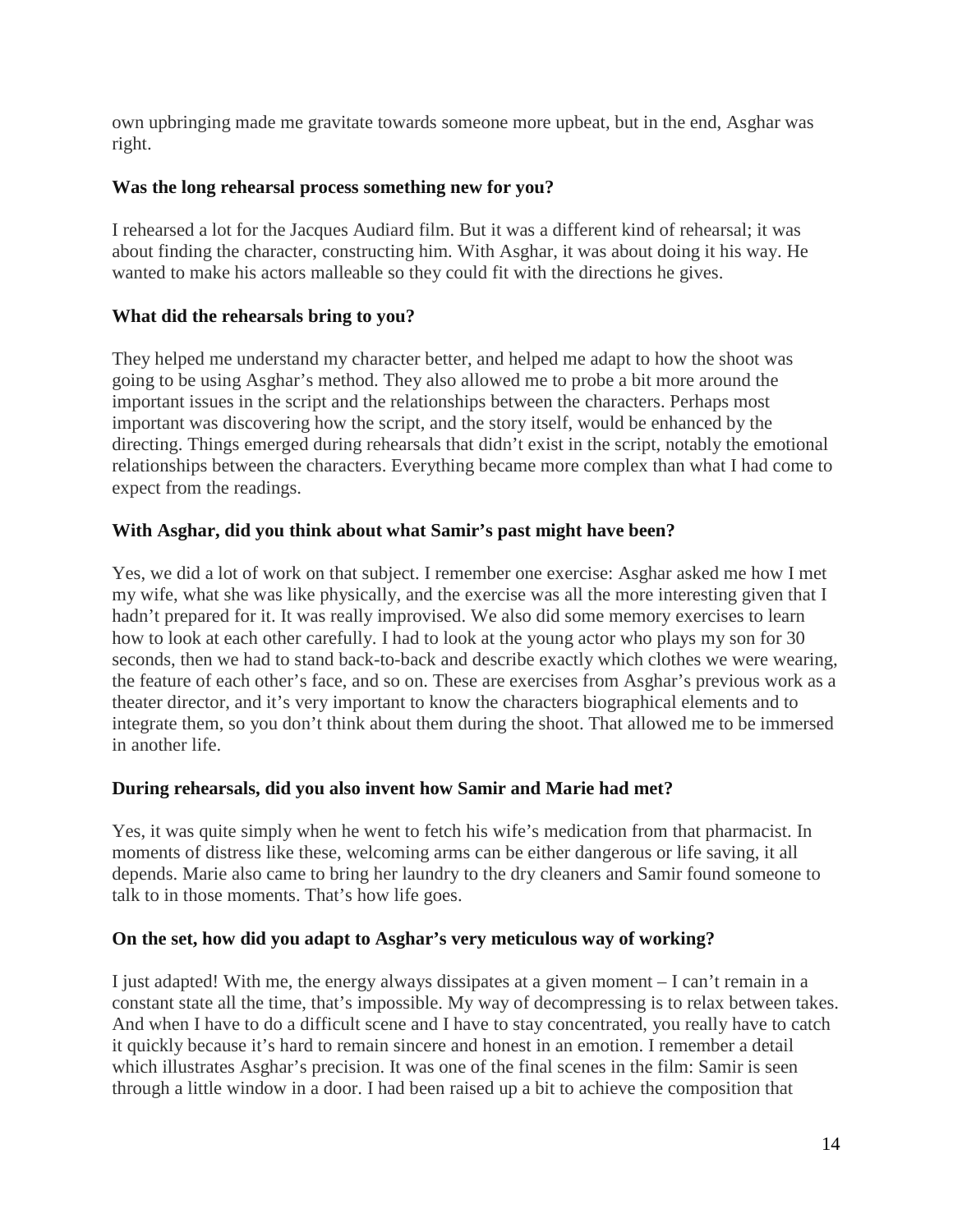Asghar wanted. Then they did the reverse shot, which was quite a wide shot in which I'm seen from behind, and then, obviously, they had to remove the little plates on which I'd been standing. Asghar asked me to take two steps back so that the perspective gave the right impression, making it seem as though I was in the same place. No one else would have noticed, but for him it was important.

#### **What are the main sentiments that motivate Samir? Sadness? Guilt?**

Both, and I think also indecision. And beyond these three sentiments, there's love too, of course, because if there were no love involved, his case would be quickly resolved. Love sometimes leads to complex situations like this one.

#### **What is the role of Ahmad's character, in your view?**

He's a catalyst, and in the end, he makes Samir and Marie bond. Sometimes, you can be in a fog, and until you get a jolt, you can't move forward. It can be necessary for an outside element to restore dialog when it has become impossible.

#### **Samir doesn't show any open animosity towards Ahmad, nor show any real signs of affection towards Marie: is that what Asghar asked of you?**

Yes, it was a precise request. I tended to show a bit more, to try and be more amiable. But Asghar didn't want that. He was right, given Samir's situation: he lives with a sick person, with whom he can no longer really communicate. He's in limbo, and that prevents him from attaining happiness. Once again, Asghar is the most meticulous filmmaker with whom I've worked. Thanks to him, it's the first time I have brought together the internal work with the external. When I say external, I mean the scenography of the theater; for example very precise movements, almost choreographed. Sometimes, Asghar is a bit like a puppeteer who'd like to give life to his puppets. And I like that, when I feel confident.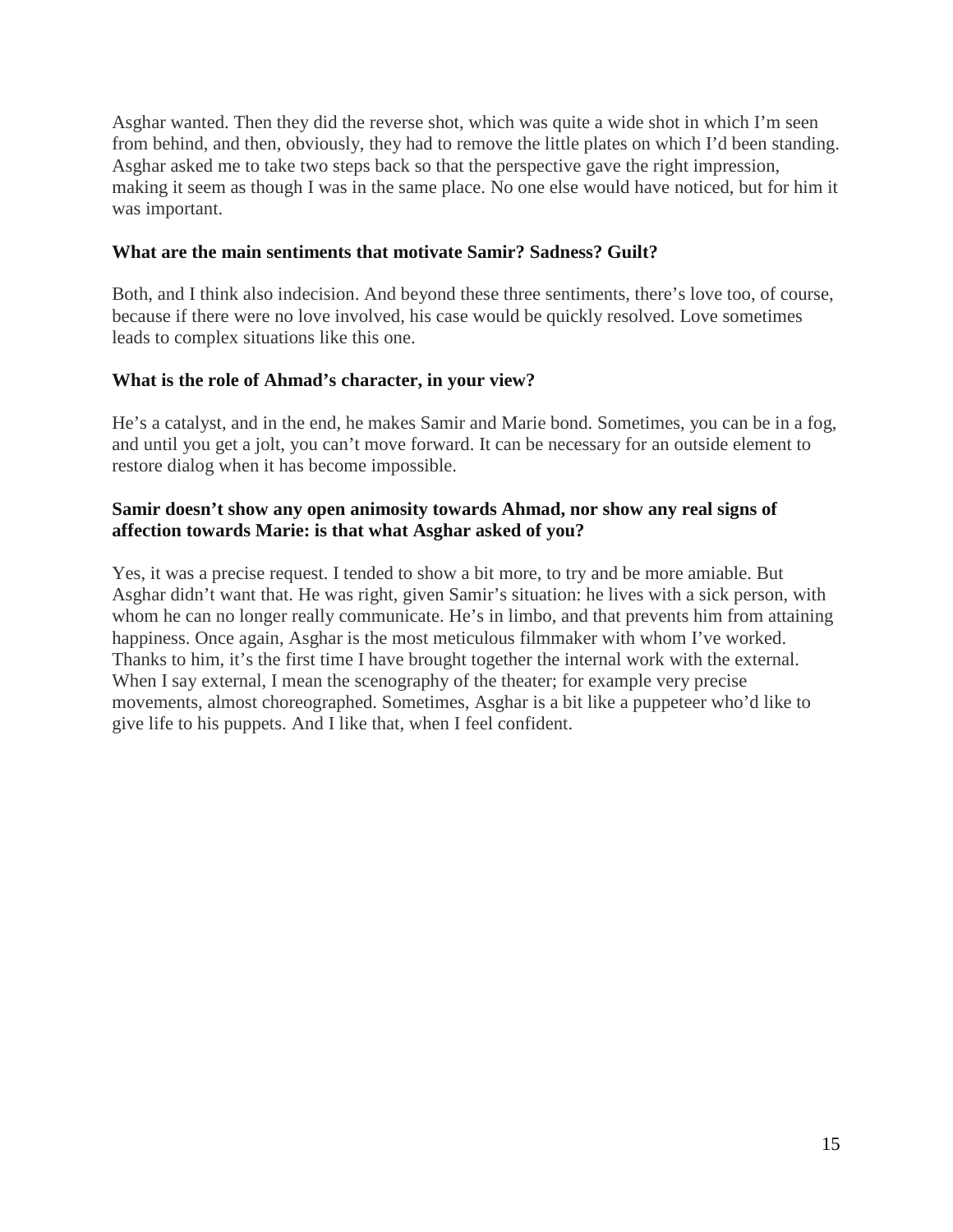#### **Interview With Ali Mosaffa**

#### **When did you meet Asghar Farhadi for the first time?**

The first time that I saw Mr. Farhadi, he'd come to talk about a script to Leila Hatami, my wife. But I had followed his career and seen his films. I knew his work. We knew each other as two Iranian film professionals.

#### **What's your background?**

I've been acting in Iranian films for 24 years. I started randomly. I was getting bored at the university and I was offered to act in a film. I went there just to clear my head. My first film was a 3rd zone commercial type of film. But then came my third film, PARI, directed by Dariush Mehrjui and being an actor took on a new meaning for me. I'd just been having fun until then. Meeting Mehrjui made me take cinema seriously.

#### **How did Asghar talk you into the project?**

I went through several auditions. A month before the shooting started, I wasn't sure I had the role. Being able to speak French was obligatory. Funnily enough, I still don't consider myself to be a French speaker. But I've always heard the language. I even started learning it a few years ago, then stopped, then started again and so on. French had become like a chronic disease I couldn't get rid of! A constant problem... My wife happens to speak French to our children at home. So for the past few years, French has played an increasing role in my life.

#### **How did acting in French affect your performance?**

I've thought a lot about that. I heard something Mr Kiarostami said about his experience in Japan, shooting a film with actors whose language he doesn't understand. He said that in spite of the loss of a tool as a director, he'd gained a unique way of evaluating the acting. He was no longer duped by the language. He was able to perceive more accurately and more deeply the quality of acting. This can be applied to the actor too. When acting in a different language, you lose the weapon of your mother tongue, which you can usually employ to cover some weaknesses in your acting, by the inflexion of your voice, by a mastery gained throughout your life. Without this weapon, you have no choice but to base your acting on primitive elements like your eyes, for instance.

#### **How would you define Ahmad?**

He's an outsider in France. Although he's familiar with the culture and has lived here for 4, 15 or 20 years, it makes no difference, I think, he still remains a foreigner. Like many people from the East, he doesn't express his feelings directly. That's how his reactions must be understood and interpreted. This difference existing between the Iranians and the French can cause many misunderstandings. As for the rest of his personality, I'm not the kind of actor who tries to understand all the complexity of the character before performing the role.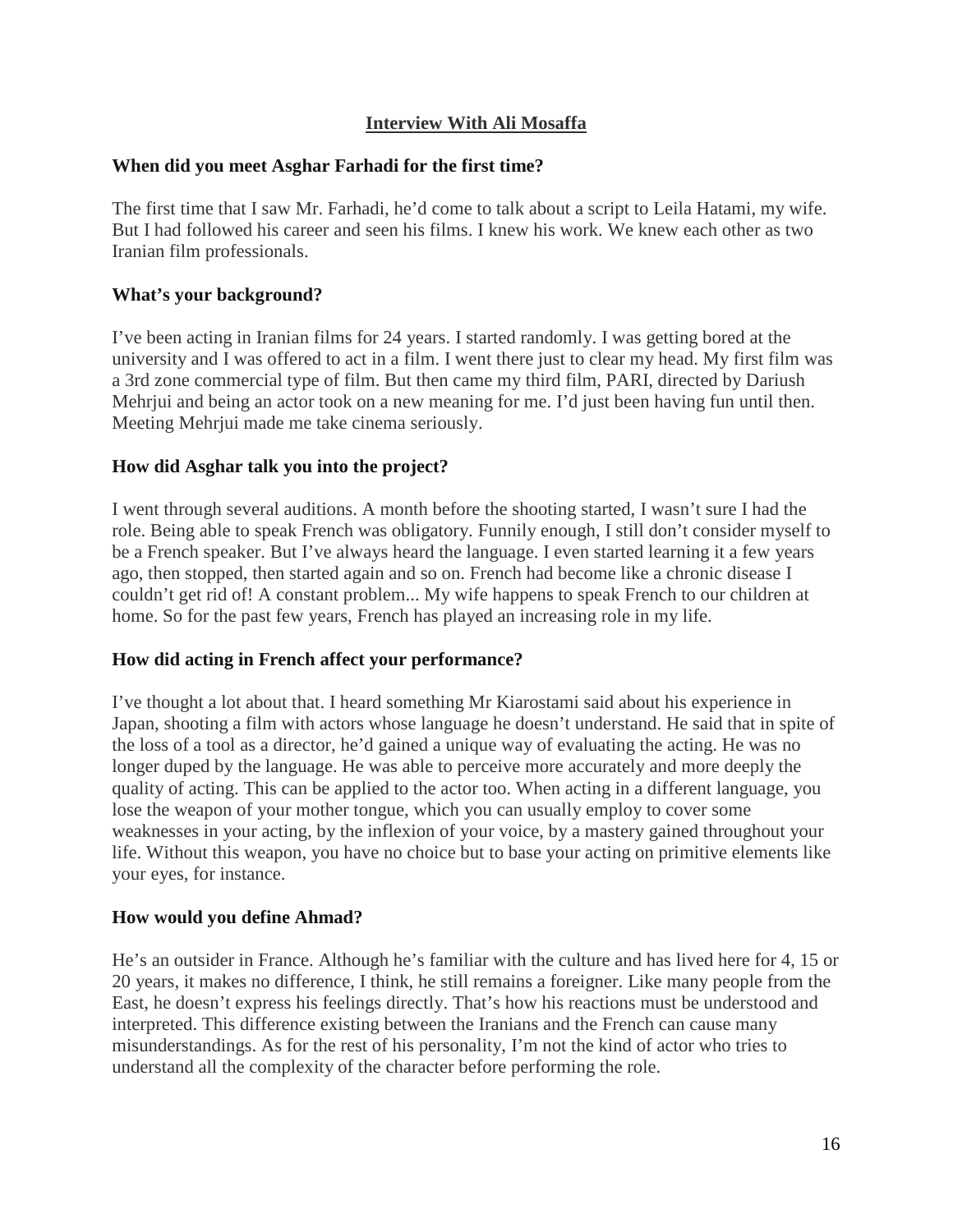#### **Did you and Asghar Farhadi imagine a past for Ahmad? Why he came to France the first time, how he met Marie…**

That is part of Mr. Farhadi's method. He talks about his characters' past. It's probably necessary to the writing process. I don't wish to know everything about the character and never ask anything about him to the writer or the director. I think trying to explain the character's behavior through his past is only a way of justifying his present contradictions. But I feel that the contradictions should be accepted in order to make the character real. Trying to erase them is useless. Trying at all costs to understand a character doesn't help the actor perform the role.

#### **Is Ahmad's function to help the others speak and reveal certain things?**

What's true about Ahmad is that he cares so much about these people, he can't help trying to help them sort out their problems. But this is not his natural tendency, he's not that involved in other people's lives and he doesn't feel he's able to help them solve their problems. He's involved only because of the affection he feels towards them. That is one of contradictions. If he cares so much about Marie's life, how could he leave her? That's his personality. He may be representative of a generation in Iran. Truthful people who care about others and wish they could help them. But the times don't encourage them in this way. They feel torn apart. Help the others, but to what extent? They try to preserve their own lives but they've been taught selflessness.

#### **Ahmad's expression is very soft…**

I may speak slowly because it's in French. But in real life, even in Farsi, I do speak slowly and I'm a slow person. It's my way of being. But it's also a reaction. I feel the French speak very fast. I can't help behaving differently between actors who have something in common. So, the faster they speak, the slower I feel like speaking, even if I know my lines and I'm able to say them fast.

#### **Is your character Asghar Farhadi's spokesperson? Does he for instance represent the gaze of an Iranian man on a French couple?**

I don't think Asghar Farhadi wishes to have a spokesperson in the film. Based on what I know of his work and his approach, he would specifically avoid having anyone represent him, or making a film that would be a kind of a manifesto. Nevertheless, because this character is Iranian, he must have transferred more of himself on him than on the others.

#### **What was working with French actors like?**

It was a very friendly atmosphere. I never felt like I was working with foreigners. I don't know if it's always the case, but with Bérénice, Tahar, Pauline, I really felt supported. Quite often, when I would make a mistake in French or say a wrong line and someone would come and correct me, Bérénice would try to minimize my mistake, saying I had a cute accent! I really felt they were looking after me as fellow actors. I really appreciated this professional solidarity that I felt in French cinema.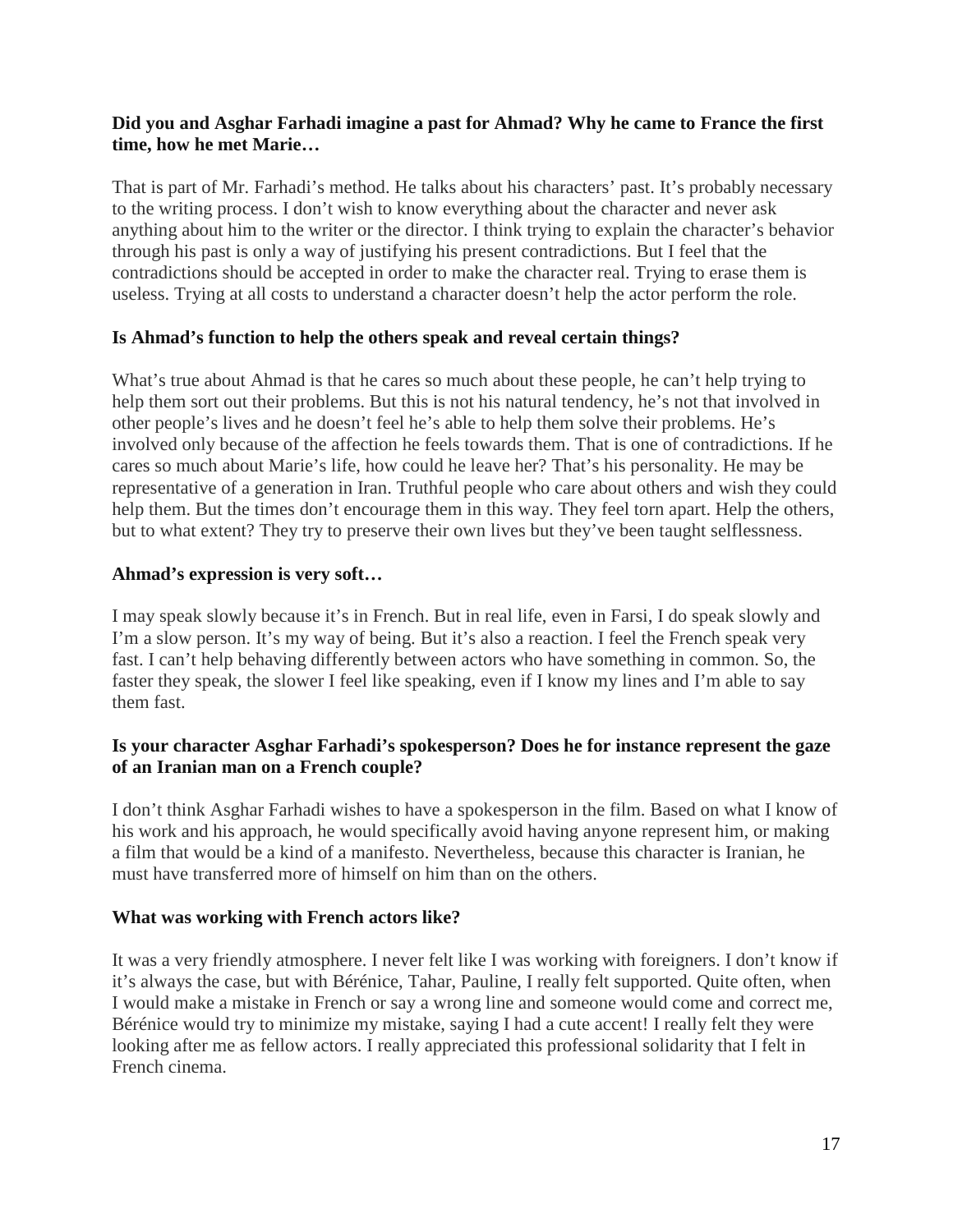#### **Is a French shoot different from an Iranian shoot?**

The principles are very similar. We must have borrowed a lot from French cinema. Although here, things are more formal, more substantial.

#### **Is THE PAST a French or an Iranian story?**

I think the strength of this script is that it's neither French nor Iranian. It's a human story.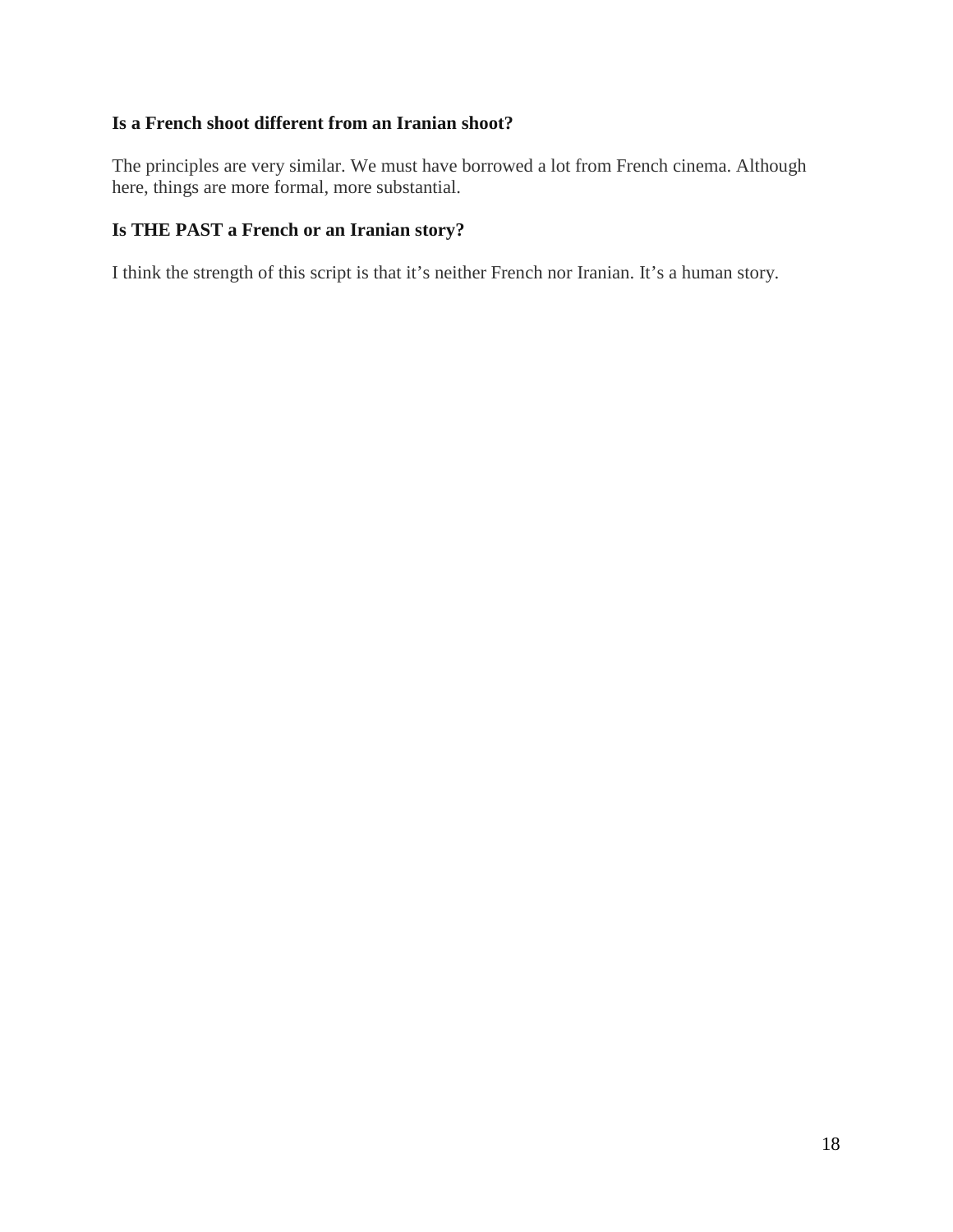#### **Interview With Cinematographer Mahmoud Kalari**

#### **As a cinematographer, what is special about working with Asghar Farhadi?**

Working with Asghar Farhadi is always a thrill because there are many unknown factors. It's a very spontaneous method of filming with a lot of last minute decisions, which are by nature hard to predict. I find that to be really exciting. Difficult, but exciting. Asghar Farhadi has one very distinct characteristic: I think he doesn't know how to make a bad film. I believe there is an important reason for that. He immerses himself in the project and lets emotion drive his decisionmaking. For people who are unfamiliar with his process, it can be difficult, that's for certain. But if you accept it, you find yourself constantly discovering, moving from one surprise to another.

#### **How did you define with him what the look of this film would be?**

In A SEPARATION, the camera was entirely handheld except for three still shots. But you should be aware that Mr Farhadi is capable of going back on a large part of what you had previously defined at the last minute. He does it every time. You may have discussed the style and the visual nature of the film, but you always have to be ready for him to change his mind. He does the same thing with the actors. In the last take, he may say to them to forget all of the direction and to play the part in an entirely different way. He does this often. In the beginning, this film was also meant to be all shot with a handheld camera. But very quickly, by the end of the second day, the decision was made to do still shots. The story itself and the structure of the narrative persuaded to change our method and find a new form, which we then adopted.

#### **How does Asghar behave on set?**

He rejects everything that seems artificial or conventional to him, in terms of composition, lighting, acting, everything... you can hear him saying to the actors, "Now you are acting", "That was too cinematic". He does the same thing when setting up the shot. He'd say : "It's overly composed", "the frame looks too neat", "the lighting is too perfect", "It's too beautiful, I don't want that!" Asghar Farhadi considers that a shot is just right, according to his ideas, specifically when it doesn't respect the established norms. It's sometimes difficult for his collaborators to understand this and to trust him. I believe that the more important thing for him is coherence between the global conception and, at the same time, the conception of each sequence. There are certain chapters in the story that he wanted to be static, immobile, even heavy. For others, he wanted lots of movement. Certain sequences are composed of very short shots, like the last two chapters we filmed. And there are also long shots mixed in. This can disturb the homogeneity of the global structure of the film. But I have to say that he's a master who has the artistry to control everything while assuring that the coherence and the continuity of the film remain in place.

#### **In A SEPARATION, the characters are fleeing from one another, in The Past, they are often filmed together...**

Indeed, in A Separation , the camera was a sort of narrator, a third eye who was telling a story. While here, the camera takes on the point of view of each character. In this film, the characters get close to each other, while still maintaining a certain distance from one another. But they are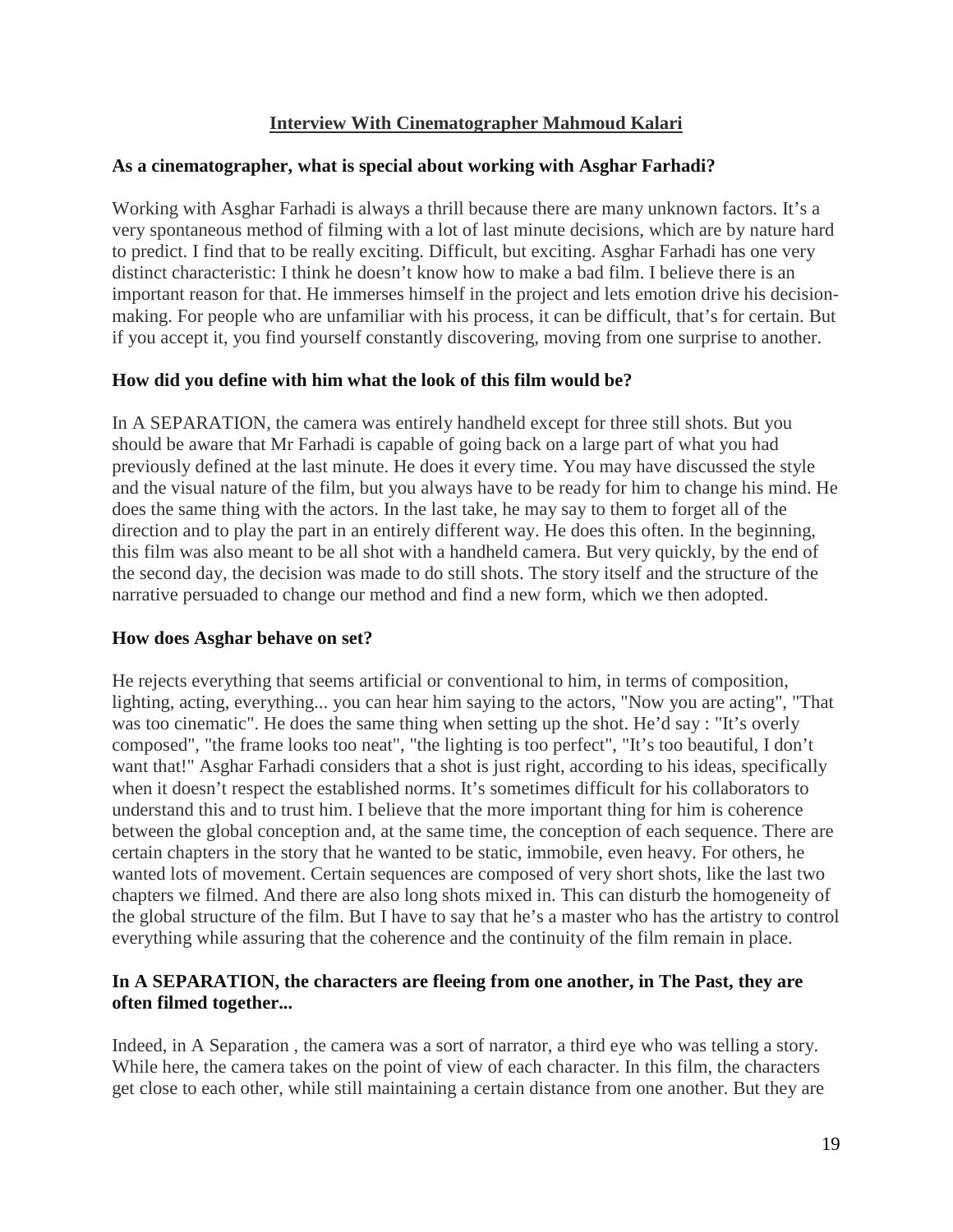gathered together in sorts of choral sequences. And so, Asghar Farhadi has taken on the way each character views the others and the situation. And then, there was also something that my team was constantly talking about here, something they found both disconcerting and interesting: Mr Farhadi placed the actors in the most uncomfortable situations and the most complicated in terms of lighting and setting up the shot. He would place them in doorframes, which is something we avoid at all costs in the cinema. There were two light sources, which we were stuck between. These sorts of challenges are what I find so interesting about this film. Asghar Farhadi seemed to intentionally place actors in settings that hindered a classically esthetic process and a traditional way of approaching them.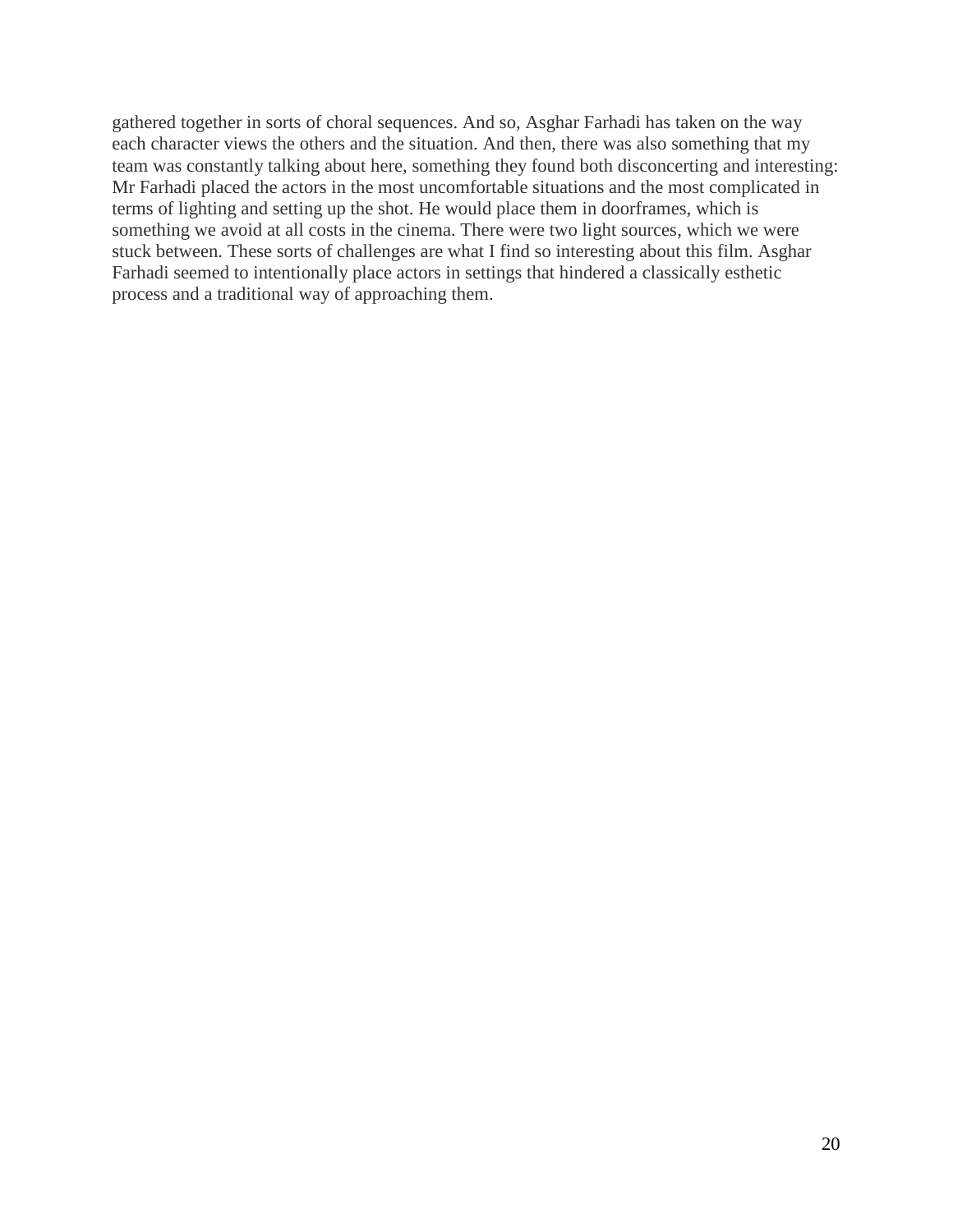#### **Cast Bios**

Born in Argentina, **BÉRÉNICE BEJO (Marie)** arrived in France at the age of 3. Immersed rapidly in the cinema world by her father, the director Miguel Bejo, she started her career in 1998 in LES SOEURS HAMLET by Abdelkrim Bahlo. Gérard Jugnot offered her her first lead role in MOST PROMISING YOUNG ACTRESS in 2000. She then shot briefly in the US in A KNIGHT'S TALE with Heath Ledger, and then back in France with directors like Laurent Bouhnik, Steve Suissa and Marie-France Pisier. In 2006, she co-starred with Jean Dujardin in OSS 117:CAIRO, NEST OF SPIES, directed by Michel Hazanavicius.

With Peppy Miller's part in THE ARTIST, written and directed by Michel Hazanavicius, she reached international recognition. For this role she received a Cesar Award for Best Actress and nominations all around the world, including Best Actress at the BAFTAs and Best Actress in a Supporting Role at the Golden Globes and the Academy Awards.

She has just finished shooting Eric Barbier's new film LE DERNIER DIAMANT, in which she co-stars with Yvan Attal.

**TAHAR RAHIM (Samir)** got his first lead role in 2009 in A PROPHET by Jacques Audiard (Grand Prix – Cannes Film Festival 2009). The film won both critical and audience recognition and he received the Cesar awards for both Most Promising Actor and for Best Actor in 2010 as well as the Patrick Dewaere Prize. In 2011, he stared in his first English language film THE EAGLE by Kevin MacDonald and in two other films selected in Cannes (FREE MEN by Ismael Ferroukhi with Michael Londsale) and in Venice (LOVE AND BRUISES by Lou Ye). He then played the part of Auda in BLACK GOLD by Jean-Jacques Annaud.

He is now continuing his international career and will appear in Fatih Akin's new film THE CUT.

**ALI MOSAFFA (Ahmad)** was born in Tehran (Iran). He graduated from the University of Tehran in Civil Engineering and began his career as an actor in 1991 in Habib Kavosh's film OMID.

The same year, he received the prize for Best Actor at the Fajr Film Festival for his role in PARI, a film by Darius Mehrjui. In 1996 he met his future wife, the Iranian actress Leila Hatami, during the shooting of LEILA, also directed by Darius Mehrjui.

Ali Mosaffa then went on to direct his first short features INCUBUS, THE NEIGHBOR as well as the documentary THE DECEIT OF POESY. He then went on to direct his first feature film in 2005 with PORTRAIT OF A LADY FAR AWAY, starring Leila Hatami and Homayoun Ershadi. It was awarded with the Sutherland Trophy at the BFI London Film Festival. His second film, THE LAST STEP starring Leila Hatami won the FIPRESCI prize and the Crystal Globe for Best Actress at the Karlovy Vary Film Festival.

Born in 1996 in Mons (Belgium), **PAULINE BURLET (Lucie)** started taking drama lessons at the age of five.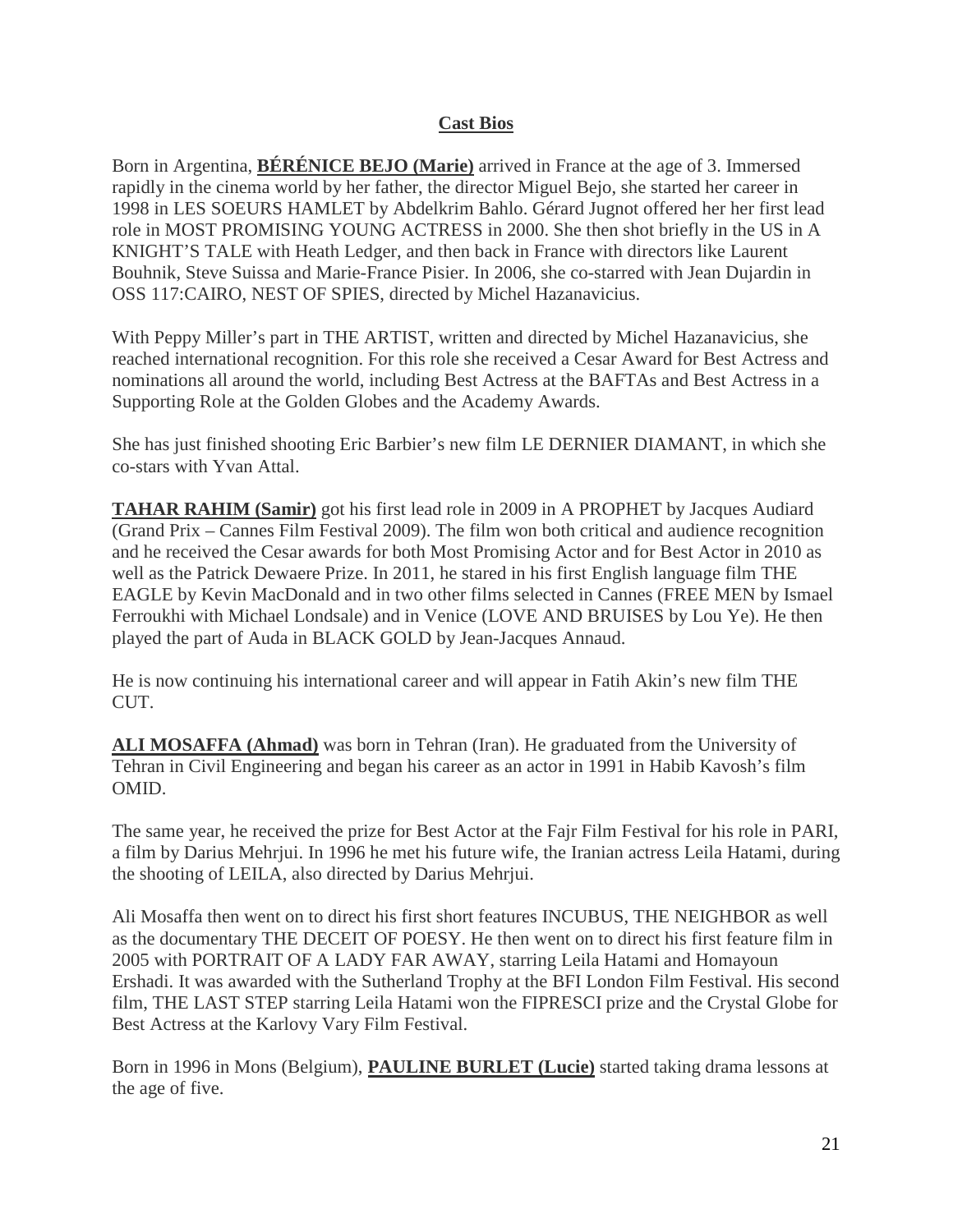She was discovered by Olivier Dahan at the age of nine, who chose her to be the young Edith Piaf in his film LA MÔME (LA VIE EN ROSE). With her role in DEAD MAN TALKING by Patrick Ridremont, she was nominated at 2013 Magritte of Cinema in Brussels for most promising actress.

#### **Crew Bios**

**MAHMOUD KALARI (Cinematographer)** was born in Tehran. After having studied photography in the United States, he entered the SIGMA agency in Paris with whom he worked for four years before going back to Iran where he began his carrier as Director of Photography at the beginning of the 1980's.

He worked amongst others with Mohsen Makhmalbaf, Darius Mehrjui, and Jafar Panahi, before starting his collaboration with Asghar Farhadi on A SEPARATION. As of today he has been Director of Photography for more than sixty feature films.

#### **ALEXANDRE MALLET-GUY (Producer)**

THE PAST is a new step in the collaboration between Asghar Farhadi and Memento Films. "I met Asghar in Berlin in 2009," recalls Alexandre Mallet-Guy. "I had just discovered ABOUT ELLY and was about to acquire the French rights for it. A couple of days later, the film was rewarded by the Jury and Asghar went back home with the Silver Bear for Best Director." ABOUT ELLY was released in France in September of the same year. The film took 100 000 admissions, a number that had not been seen in a long time for an Iranian film. "The audience's response to the film was fantastic, but it didn't come as a surprise to me, as I was already convinced by the universality of Asghar's cinema," explains Alexandre Mallet-Guy.

The deal on A SEPARATION was therefore very rapidly sealed, well before the announcement of its selection at the Berlin Film Festival in 2011. "We were no longer just the French distributor of the film but also the international sales agent, with my partner Emilie Georges", continues Mallet-Guy. The Berlinale kicked off and A SEPARATION soon imposed itself as the phenomenon of the year. Crowned with its Golden Bear and two Silver Bears, the film was released in France in June. It went on to do in one week what ABOUT ELLY did over the length of its release. The film soon became the most viewed Iranian film in France, as well as the most widely exposed one as it was screened in 250 theaters. By the end of its career, which spread over almost a year, the film had made one million admissions in France and won a Golden Globe, a César and an Academy Award. In the meantime, Memento Films acquired the rights for FIREWORKS WEDNESDAY, which was re-released in July 2011, as well as BEAUTIFUL CITY, released for the first time in France in the summer of 2012.

The collaboration continued with THE PAST. "Asghar had mentioned a story that he would have liked to shoot in Berlin," recalls Mallet-Guy. "I listened to him and then took the liberty to suggest transposing the action to Paris. This was in the beginning of 2011, and de facto, I was committing to accompanying him as a producer. Asghar therefore came and settled down in Paris, and this is where he decided to write an entirely different film. I believe it was important